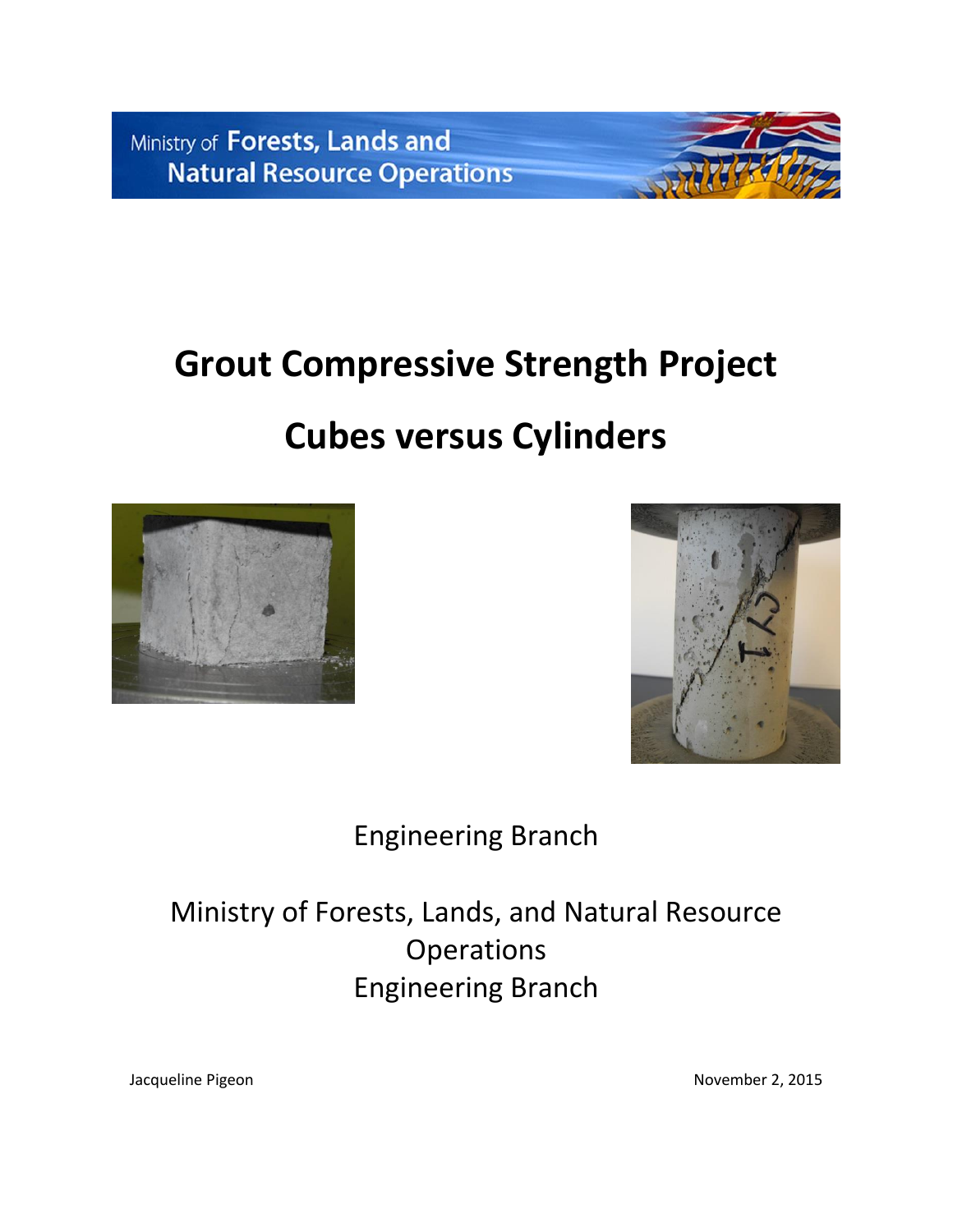### **Table of Contents**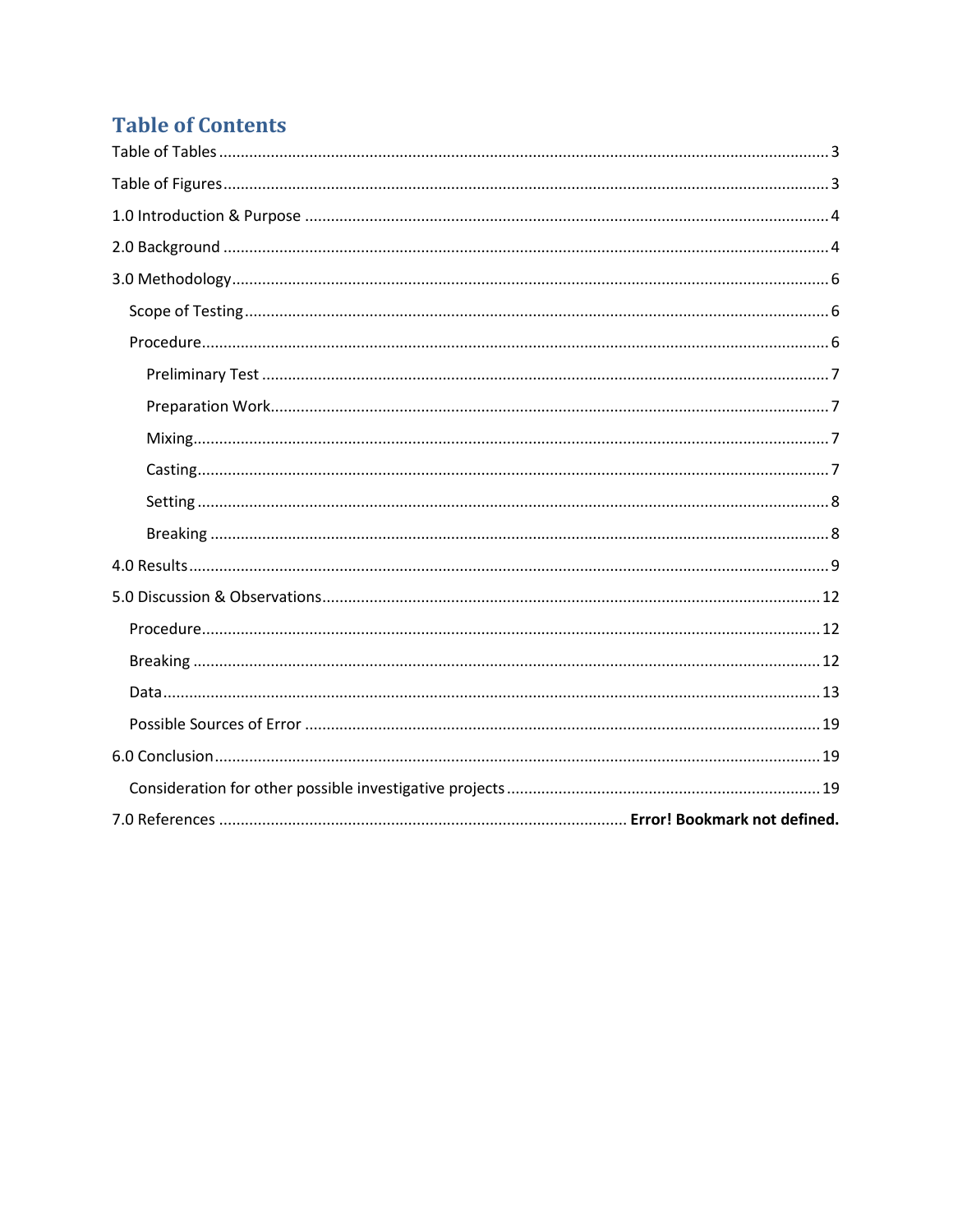### <span id="page-2-0"></span>**Table of Tables**

| Table 9: Mean and standard deviation for 24 hour cubes and cylinders  Error! Bookmark not defined.  |  |
|-----------------------------------------------------------------------------------------------------|--|
| Table 10: Average compressive strength of cubes and cylinders per batch at 24 hours 16              |  |
| Table 11: Average compressive strength of cubes and cylinders per batch at 72 hours Error! Bookmark |  |
| not defined.                                                                                        |  |
|                                                                                                     |  |

Table 12: Average compressive strength of cubes and cylinders per batch at 7 days**Error! Bookmark not defined.**

## <span id="page-2-1"></span>**Table of Figures**

|  | Figure 5: Dry spot where wet burlap did not maintain contact with CU22-CU2414 |  |
|--|-------------------------------------------------------------------------------|--|
|  |                                                                               |  |
|  |                                                                               |  |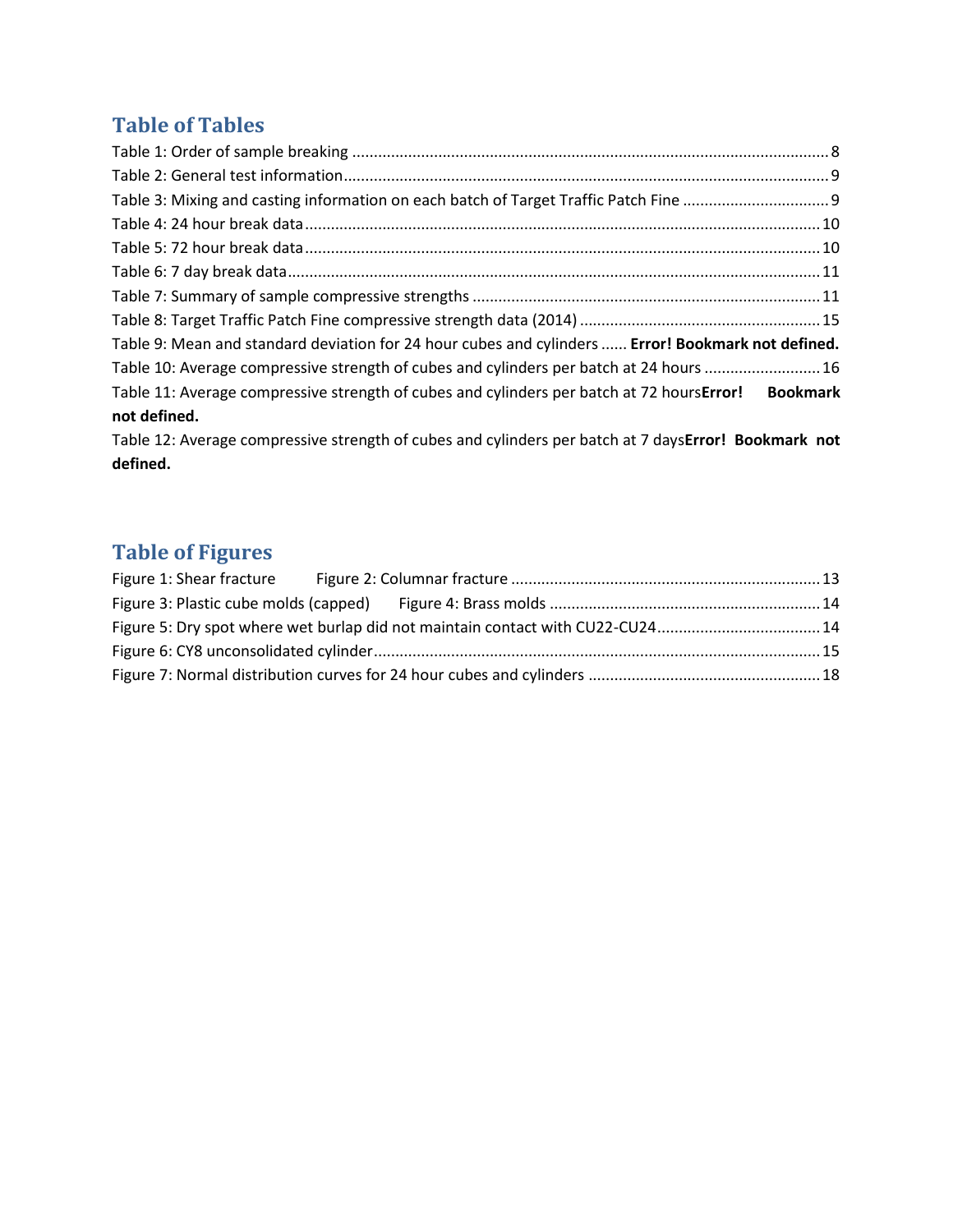### <span id="page-3-0"></span>**1.0 Introduction & Purpose**

Current Ministry of Forest, Lands and Natural Resource Operations' (FLNR) guidance for structural grout testing specifies use of disposable plastic cylinders, for creating samples for testing, which is not consistent with typical grout testing standards in North America. The purpose of this project was to evaluate the accuracy of using disposable plastic cylinder molds for creating and testing structural grout samples instead of cube molds.

Data on the compressive strengths of CSA standard grout cubes versus non-standard grout cylinders has been gathered in order to determine if the use of cylinders is warranted for FLNR structural grout testing for quality assurance testing for field structural grout applications. The results of the testing conducted support the continued use of the plastic cylinders and sufficiently accurate compressive test results for FLNR purposes.

### <span id="page-3-1"></span>**2.0 Background**

FLNR bridge standards specify use of grout for field construction of precast concrete bridge components. Typically, grout is used to fill shear connections on precast reinforced concrete slab bridges and for precast concrete deck panel, composite and non-composite, bridges.

There are a number of factors which will influence the quality and strength of the grout including (not limited too): method of mixing, amount of water used, temperature of components during mixing, ambient environment including temperature and during curing, method of placement, etc. As the grouted connections are critical to the structural integrity and bridge capacity, quality control and quality assurance is undertaken through sampling the grout as it is being placed in the field. Grout samples are collected at various times through the grouting process and tested to ensure that required design compressive strengths are achieved in order to confirm that it is safe to place the structure into service.

FLNR has specified use of cylinders for sampling of structure field grout for bridge projects. Concern has been expressed that the cylinders are not representative of grout strength as standard tests specify use of cube molds. In order to address this concern, this project was been undertaken.

It is noted that the use of grout in our application is not considered typical use of grout. Grout's origins are for use as mortar separating stone, concrete or brick elements. Other typical uses of grout are for leveling surfaces such as machine or structural bearings and patching of concrete deck surfaces. The use of grout for structural connections for bridges is not typical.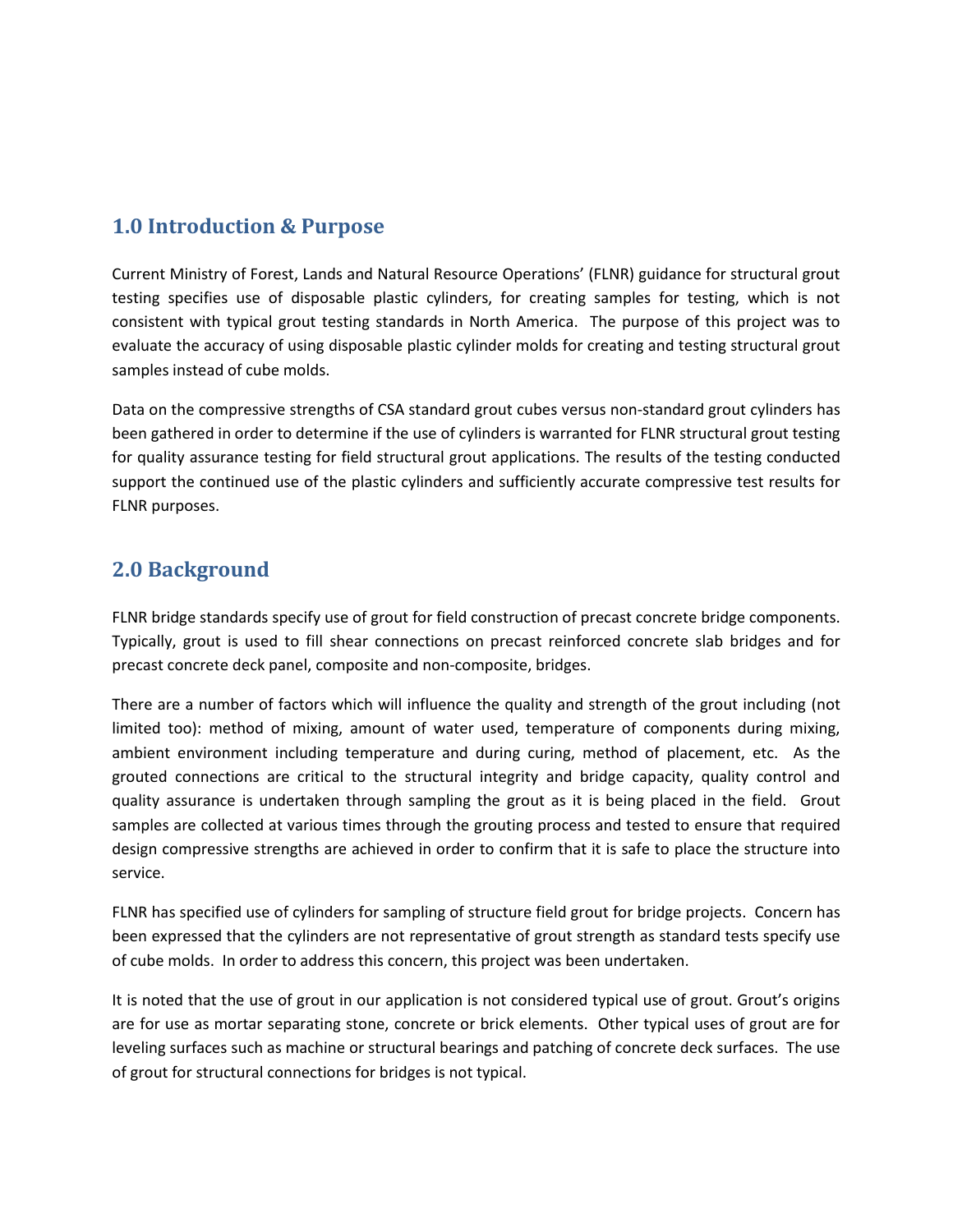FLNR specifies use of Target Traffic Patch grout due to its fast set, high strength properties. These characteristics are desirable as bridges are typically placed into service as soon as possible. Traffic Patch comes in two forms – fine and coarse. Fine is used where patches are less than 25mm in thickness and coarse is used where patches are greater that 25mm. Typical application in FLNR structures is: coarse is used in shear connections (>25mm); fine is used In joints between deck panels (typically <25mm) on precast deck on steel girder composite bridges.

Interestingly, the specifications that Target provides for [Traffic Patch](http://www.targetproducts.com/UserContent/SpecSheets/trafficpatch.pdf) specifies:

 *Compressive strength determined on 50mm (2 inch) cube specimens for Fine mix and 100mm (4 inch) diameter cylinders for Coarse mix*

In discussions with Target technical specialists, they indicate that cylinders are specified for the coarse mix due the size of the "aggregate" steel fibres in the mix.

FLNR utilizes disposable plastic cylindrical molds due to the cost, ready availability and versatility. Cube molds come in reusable brass and plastic forms, typically 3 cubes per mold. They are expensive (\$250 to \$650) and have limited versatility in that they have to be tracked and managed from project to project; they must be distributed to each job and recovered subsequent to testing for reuse. Given that bridge construction projects are distributed broadly geographically and that they often occur at the same times, it is realistically impractical to use molds that need to be tracked, recovered and passed on for use on other projects.

Plastic disposable cylindrical molds are readily available in abundance and can be provided at a fraction of the cost (50 dia x 100mm high, ~\$0.25 each). Being disposable, there is no concern for loss or tracking of molds from project to project. It is simple to provide each project with sufficient number of samplers and to have them delivered to testing facilities – not continuous tracking of molds required. For cube sampling, there is no similar disposable product.

Internet research indicates that various jurisdictions utilize cubes and or molds for concrete compressive testing. Some jurisdictions utilize cubes exclusively. In north America, for typical concrete testing, cylinders are the mold form of choice excepting for grout which appears to be cubes.

Review of available studies comparing cube to cylinder testing suggests that cubic grout samples will produce a greater compressive strength than cylindrical grout samples from the same batch. Multiple online sources, as well as a representative from Metro Testing Labs, have confirmed this theory. Various factors influence the compressive strengths of the samples: shape and size of the mold, rate of application of the test load, direction of loading, moisture level of the concrete test block, methods and material used for capping, as well as friction at the machine-concrete interface cause at the time of loading. It was determined that the most influential factor is the size and shape of the mold; cubes and cylinders have differing height to diameter ratios which greatly influence how they break and the compression they can withstand. No single conversion factor was identified to relate the compressive strengths of cylindrical samples to cubic samples. A range of values from 0.8 to 0.95 (cylinder:cube) were found in the literature.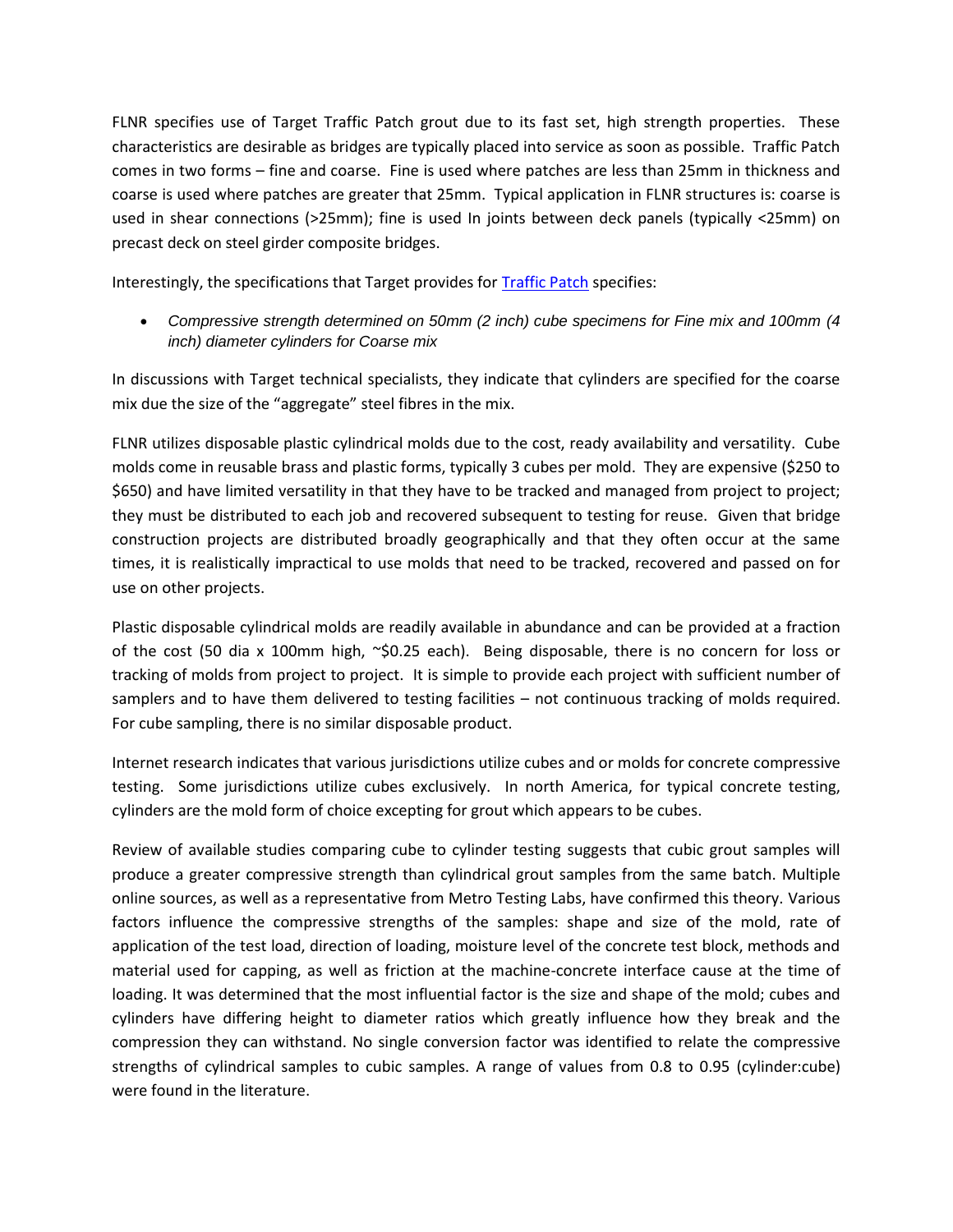### <span id="page-5-0"></span>**3.0 Methodology**

### <span id="page-5-1"></span>**Scope of Testing**

A test batch was completed using Target Traffic Patch Coarse to determine an appropriate grout to water ratio ranging from 0.11 to 0.14. 4 samples were cast but were not broken.

A total of 52 samples were cast from Target Traffic Patch Fine: 27 cylinders and 27 cubes. Samples were broken at 24 hours, 72 hours and 7 days. Data was gathered and analysed to determine if it is appropriate to use cylindrical molds when determining the compressive strength of grout for MFLNRO projects. This report intends for a minimum compressive strength of 35 MPa after 24 hours and relates cylinders to cubes (used as a baseline); data is analysed to determine if there is an appropriate conversion factor that MFLRNO can use to relate the compressive strength of cylinders to that of cubes.

### <span id="page-5-2"></span>**Procedure**

The following procedure describes the method in which Jacqueline Pigeon, Cheri Tayler and Brian Chow prepared, mixed, cast and set the grout cubes and cylinders.

Target Traffic Patch Coarse and Fine grout are the prescribed repair materials for MFLNRO concrete component repairs. For the purpose of this test, 27 cubes and 27 cylinders were cast from Target Traffic Patch Fine (TPF) grout, creating a total of 52 samples. Samples were cast on August 4th, 2015.

#### **Materials Required**

- 3 metal molds (3 cubes per mold) supplied by Levelton (2 inch x 2 inch)
- 6 hard plastic molds (3 cubes per mold) supplied by Levelton (2 inch x 2 inch)
- 27 plastic grout cylinders (2 inch diameter X 4 inch long)
- Mailing labels
- 2 large buckets
- Electric mixer drill and paddle from Home Depot
- 2 bags Target Traffic Patch Fine (\$23.21/bag)
- Water
- 2 Digital thermometer(s)
- Blunt, non-adsorbent rod
- Weigh scales
- Coolers to keep grout and mixing water cold
- Burlap

#### **Safety Gear Required**

- Eye protection
- Face masks
- Rubber, latex or leather gloves
- Protective clothing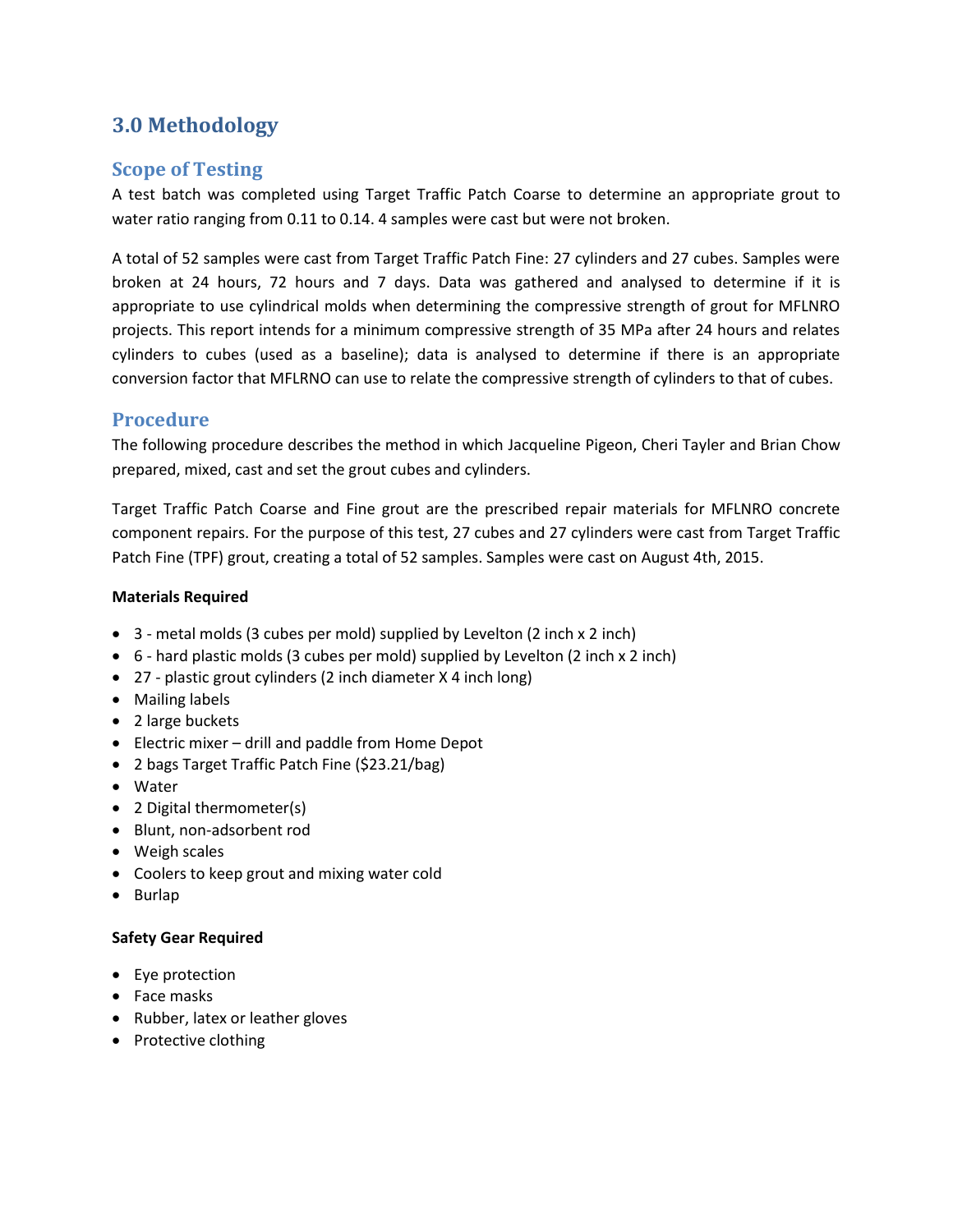#### <span id="page-6-0"></span>**Preliminary Test**

An initial test batch was mixed and cast with available old Target Traffic Patch Coarse to test procedures and assess appropriate water to dry grout ratio between 0.11 and 0.14. The dry grout was weighed and the amount of water weight was determined using a ratio of 0.14. Post mixing, the test mix was assessed to be too fluid as water puddled on top of the samples once they were cast. A ratio of 0.12 was therefore chosen for the actual test mixes using Target Traffic Patch Fine

#### <span id="page-6-1"></span>**Preparation Work**

- 1. A data sheet was created to record weights, times and temperatures throughout the procedure (see attached data sheet).
- 2. 27 cylinders (4 inch height x 2 inch diameter) and 27 cubes (2x2x2inch) were gathered and labeled. Labels included the sample ID, date casted, and who the sample was cast by. Cylinders were identified by CY1 through CY27 and cubes were identified by CU1 through CU27.
- 3. The cubic molds, mixing water and the dry grout was refrigerated overnight and then stored in coolers with ice, prior to mixing, in order to prolong working time.

#### <span id="page-6-2"></span>**Mixing**

- 4. A single bag of Target Traffic Patch Fine was split into 3 approximately equal parts (see Table 3 for dry weight per batch) to create 3 batches: Batch 1 utilized 3 plastic cube molds, Batch 2 utilized 3 plastic cube molds and Batch 3 utilized 3 metal cube molds.
- 5. Parts were weighed on a scale using a 5-gallon pail. The weight of the bucket was subtracted from the total weight in order to gain the dry weight of the grout.
- 6. Water volume was determined based on water to dry grout ratio by weight. Batch 1 & 2 used a water to grout ratio of 0.12 and Batch 3 utilized a ratio of 0.11. The weight and temperature of the water for each batch were recorded just prior to mixing.
- 7. Grout batches were mixed in a 5-gallon pail with an electric mixer and paddle.
- 8. Water was slowly added to the grout. Mixing was periodically stopped to allow for hand scraping the materials from the bottom edge of the bucket, using a garden trowel, to create a more even mix.
- 9. Start and finish times were recorded to determine length of mixing.

#### <span id="page-6-3"></span>**Casting**

- 10. Grout was placed in the molds soon after mixing. 9 cylinders and 9 cubes were cast for each batch.
- 11. Molds were filled approximately halfway with grout.
- 12. Using a blunt non-absorbent rod, the molds were tamped uniformly over the cross section approximately 15 times.
- 13. Molds were slightly overfilled with the second layer of grout and tamped 15 times, evenly distributing over the cross section.
- 14. To remove excess grout and create a flat top surface, a flat edge was run over the top of the molds.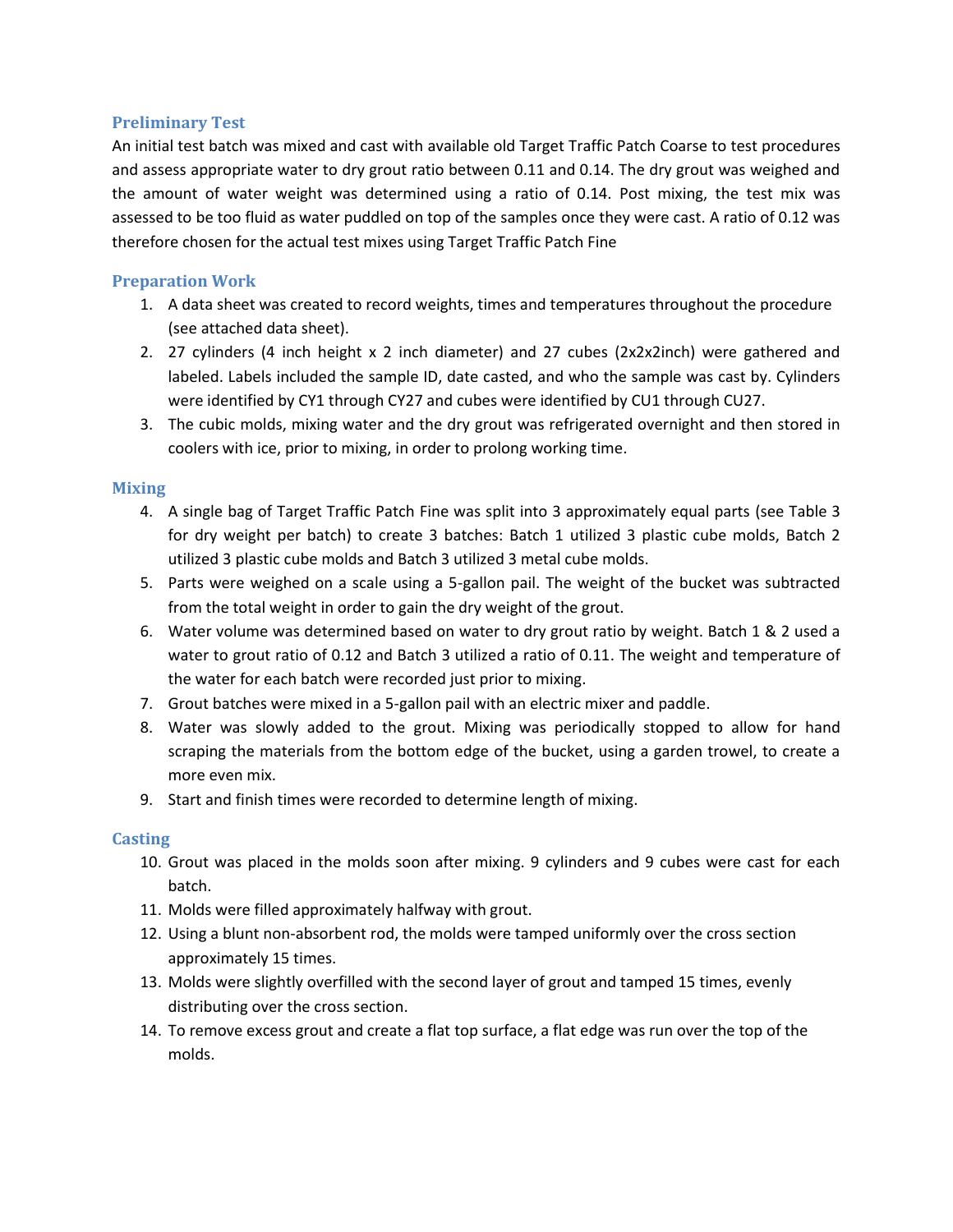#### <span id="page-7-0"></span>**Setting**

- 15. After samples were cast, they were placed on a flat surface to set.
- 16. Approximately 1 hour after casting was completed, water was poured over the samples with a watering can and wet burlap was placed over them. The tops of cylinder and brass mold specimens were in contact with the wet burlap, however specimens in plastic molds were covered therefore did not have contact with the burlap.
- 17. A plastic sheet was placed over the samples to help retain moisture.
- 18. All samples were left outside overnight in a dry, covered area.
- 19. The minimum and maximum temperatures were recorded overnight.
- 20. Water was poured over the samples in the morning.

#### <span id="page-7-1"></span>**Breaking**

- 21. Samples were transported to a lab for compression testing just less than 24 hours after casting.
- 22. All samples were removed from their molds and identified with permanent marker after approximately 24 hours.
- 23. 24-hour samples were broken and the remaining samples were divided and were were stored in a locked outdoor field cure box until they were broken.
- 24. Cylinders were capped with sulphur mortar.
- 25. The range of the rate of loading for cylinders is 0.3-0.71 kN/second and for cubes is 0.39-0.90 kN/second. The specimens tested at 72 hours underwent a slightly higher rate of loading (higher end of range) than the 24 hour and 7 day samples (lower end of range ~0.5kN/sec).
- 26. Samples were broke as closely as possible to the casting times on their respective break date. Samples were broken in an order specified in Table 1.
- <span id="page-7-2"></span>27. Breaking lab employees performed the breaks and recorded the findings.

| <b>Order of Breaking</b> |                 |                 |  |  |  |  |  |  |
|--------------------------|-----------------|-----------------|--|--|--|--|--|--|
| 24 hr                    | 72 hr           | 7 day           |  |  |  |  |  |  |
| CU1                      | CU <sub>4</sub> | CU7             |  |  |  |  |  |  |
| CU <sub>2</sub>          | CU <sub>5</sub> | CU <sub>8</sub> |  |  |  |  |  |  |
| CU <sub>3</sub>          | CU <sub>6</sub> | CU <sub>9</sub> |  |  |  |  |  |  |
| CY1                      | CY4             | CY7             |  |  |  |  |  |  |
| CY <sub>2</sub>          | CY <sub>5</sub> | CY <sub>8</sub> |  |  |  |  |  |  |
| CY <sub>3</sub>          | CY <sub>6</sub> | CY <sub>9</sub> |  |  |  |  |  |  |
| CU10                     | CU13            | CU16            |  |  |  |  |  |  |
| CU11                     | <b>CU14</b>     | <b>CU17</b>     |  |  |  |  |  |  |
| <b>CU12</b>              | <b>CU15</b>     | <b>CU18</b>     |  |  |  |  |  |  |
| CY10                     | CY13            | <b>CY16</b>     |  |  |  |  |  |  |
| CY11                     | CY14            | <b>CY17</b>     |  |  |  |  |  |  |
| CY12                     | <b>CY15</b>     | <b>CY18</b>     |  |  |  |  |  |  |
| <b>CU19</b>              | CY22            | <b>CU25</b>     |  |  |  |  |  |  |
| <b>CU20</b>              | <b>CY23</b>     | <b>CU26</b>     |  |  |  |  |  |  |
| CU21                     | <b>CY24</b>     | <b>CU27</b>     |  |  |  |  |  |  |
| CY19                     | CU22            | <b>CY25</b>     |  |  |  |  |  |  |
| <b>CY20</b>              | <b>CU23</b>     | CY26            |  |  |  |  |  |  |
| CY21                     | CU24            | CY27            |  |  |  |  |  |  |

#### **Table 1: Order of sample breaking**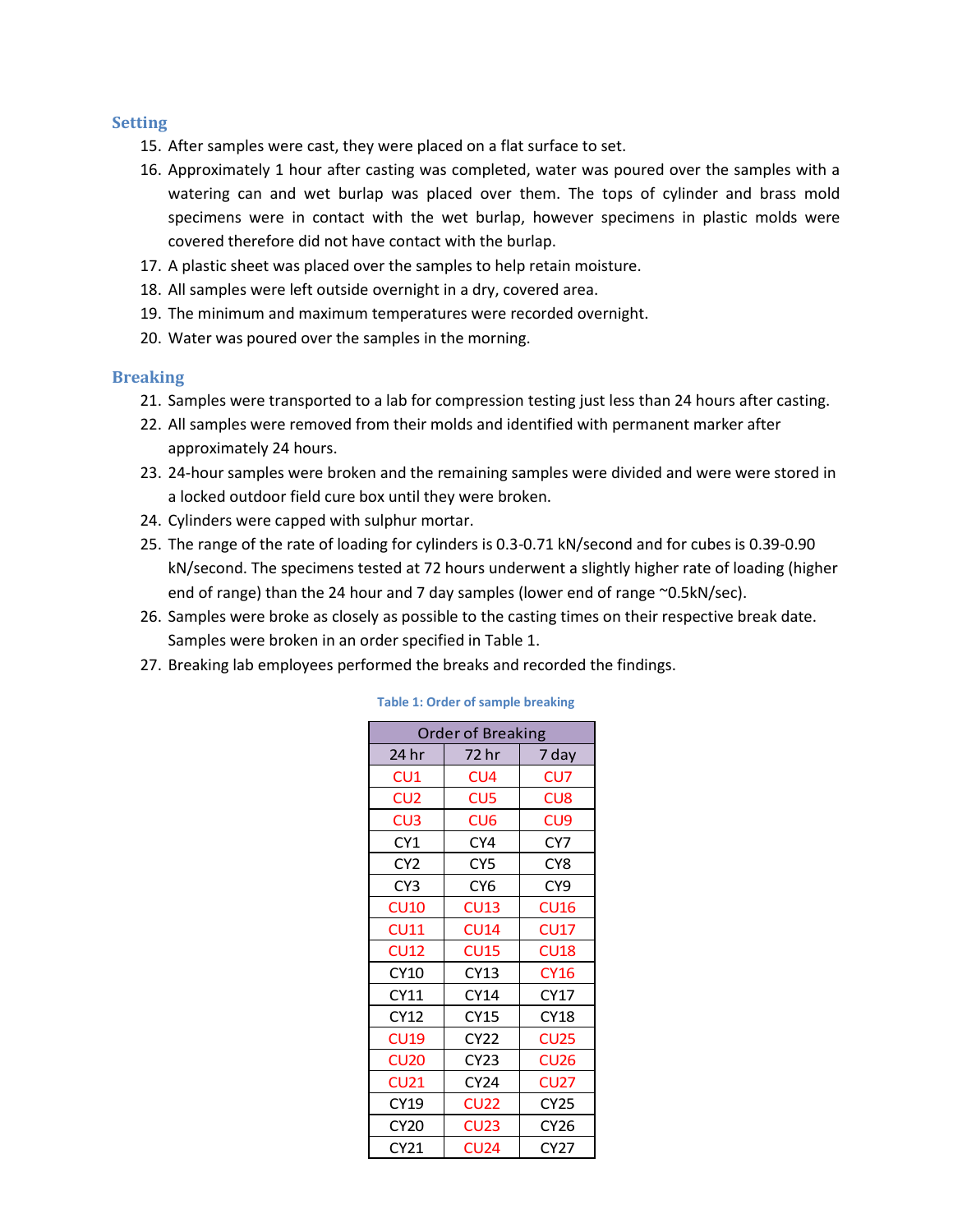### <span id="page-8-0"></span>**4.0 Results**

<span id="page-8-1"></span>Tables 2 and 3 provides general information on the mixing and casting procedure.

#### **Table 2: General test information**

| General information                   |                                   |  |  |  |  |  |
|---------------------------------------|-----------------------------------|--|--|--|--|--|
| Number of batches:                    |                                   |  |  |  |  |  |
| Number of bags used:                  |                                   |  |  |  |  |  |
| Material used in mix:                 | Target Traffic Patch Fine + water |  |  |  |  |  |
| Grout mix:                            | <b>Target Traffic Patch Fine</b>  |  |  |  |  |  |
| Weight of Traffic Patch Fine bag (kg) | 26                                |  |  |  |  |  |
| Client:                               | <b>Engineering Branch</b>         |  |  |  |  |  |

#### **Table 3: Mixing and casting information on each batch of Target Traffic Patch Fine**

<span id="page-8-2"></span>

| Batch #: 1                            |                      | Batch #: 2                            |                      | Batch #: 3                       |                      |  |
|---------------------------------------|----------------------|---------------------------------------|----------------------|----------------------------------|----------------------|--|
| Cast by:                              | JP, BC, CT           | Cast by:                              | JP, BC, CT           | Cast by:                         | JP, BC, CT           |  |
| Ambient Temperature start (°C):       | 19                   | Ambient Temperature start (°C):       | 20                   | Ambient Temperature start (°C):  | 19.6                 |  |
| Ambient Temperature end (°C):         | 19                   | Ambient Temperature end (°C):         | 18.7                 | Ambient Temperature end (°C):    | 20                   |  |
| Water added (kg):                     | 1.04                 | Water added (kg):                     | 1.036                | Water added (kg):                | 0.938                |  |
| Water temperature (°C):               |                      | Water temperature (°C):               | 5.8                  | Water temperature (°C):          | 6.4                  |  |
| Dry grout added (kg):                 | 8.626                | Dry grout added (kg):                 | 8.626                | Dry grout added (kg):            | 8.426                |  |
| Dry grout temperature (°C):           | 7.6                  | Dry grout temperature (°C):           | 11                   | Dry grout temperature (°C):      | 12                   |  |
| Wet grout temperature $(^{\circ}C)$ : | 11.9                 | Wet grout temperature $(^{\circ}C)$ : | 15.9                 | Wet grout temperature (°C):      | 17.7                 |  |
| Water to material ratio:              | 0.121                | Water to material ratio:              | 0.120                | Water to material ratio:         | 0.111                |  |
| Time mixing began:                    | 9:56 AM              | Time mixing began:                    | 10:41 AM             | Time mixing began:               | 11:18 AM             |  |
| Time mixing completed:                | 9:59 AM              | Time mixing completed:                | 10:45 AM             | Time mixing completed:           | 11:22 AM             |  |
| Total mixing time (min):              |                      | Total mixing time (min):              |                      | Total mixing time (min):         |                      |  |
| Time casting began:                   | 10:00 AM             | Time casting began:                   | 10:46 AM             | Time casting began:              | 11:23 AM             |  |
| Time casting completed:               | 10:10 AM             | Time casting completed:               | 10:54 AM             | Time casting completed:          | 11:34 AM             |  |
| Total casting time (min):             | 10                   | Total casting time (min):             |                      | Total casting time (min):        |                      |  |
| Number of samples cast:               | 9 cubes, 9 cylinders | Number of samples cast:               | 9 cubes, 9 cylinders | Number of samples cast:          | 9 cubes, 9 cylinders |  |
| Admixtures:                           | N/A                  | Admixtures:                           | N/A                  | Admixtures:                      | N/A                  |  |
| Maximum curing temperature (°C):      | 22.7                 | Maximum curing temperature (°C):      | 22.7                 | Maximum curing temperature (°C): | 22.7                 |  |
| Minimum curing temperature (°C):      | 13.6                 | Minimum curing temperature (°C):      | 13.6                 | Minimum curing temperature (°C): | 13.6                 |  |
| Curing location initial ~20 hrs:      | Cook Street          | Curing location initial ~20 hrs:      | Cook Street          | Curing location initial ~20 hrs: | Cook Street          |  |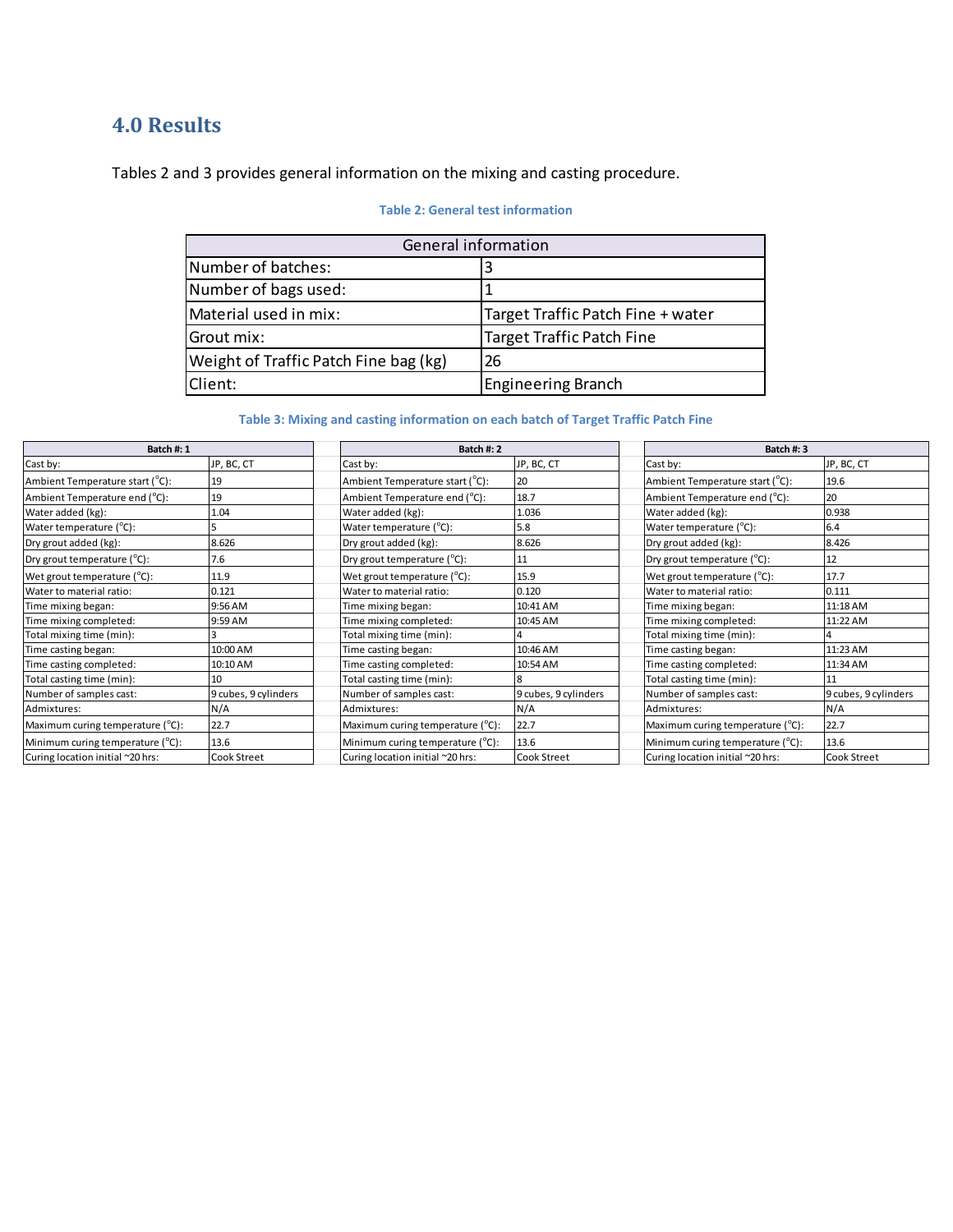Tables 4, 5, and 6 provide data for the 24 hour, 72 hour and 7 day break times respectively.

<span id="page-9-0"></span>

| 24 hour break       |                 |                  |                     |          |                                |                             |                         |                |  |  |
|---------------------|-----------------|------------------|---------------------|----------|--------------------------------|-----------------------------|-------------------------|----------------|--|--|
| <b>Batch Number</b> | Sample ID       | Test Age (hours) | <b>Casting time</b> |          | Break time   Maximum Load (kN) | <b>Compressive Strength</b> | <b>Type of Fracture</b> |                |  |  |
|                     |                 |                  |                     |          |                                | psi                         | <b>MPa</b>              |                |  |  |
| Batch 1             | CU1             | 24               | 10:00 AM            | 10:01 AM | 108.5                          | 6098                        | 42.04                   | columnar       |  |  |
|                     | CU <sub>2</sub> | 24               | 10:00 AM            | 10:05 AM | 103.4                          | 5811                        | 40.07                   | columnar       |  |  |
|                     | CU3             | 24               | 10:00 AM            | 10:14 AM | 100.5                          | 5648                        | 38.94                   | columnar       |  |  |
|                     | CY <sub>1</sub> | 24               | 10:00 AM            | 10:24 AM | 90.2                           | 6663                        | 45.94                   | shear          |  |  |
|                     | CY <sub>2</sub> | 24               | 10:00 AM            | 10:30 AM | 89.2                           | 6589                        | 45.43                   | shear          |  |  |
|                     | CY <sub>3</sub> | 24               | 10:00 AM            | 10:35 AM | 84.0                           | 6205                        | 42.78                   | shear          |  |  |
| Batch 2             | CU10            | 24               | 10:46 AM            | 10:39 AM | 116.8                          | 6564                        | 45.26                   | columnar       |  |  |
|                     | CU11            | 24               | 10:46 AM            | 10:50 AM | 115.7                          | 6503                        | 44.83                   | columnar       |  |  |
|                     | <b>CU12</b>     | 24               | 10:46 AM            | 10:56 AM | 111.9                          | 6289                        | 43.36                   | columnar       |  |  |
|                     | CY10            | 24               | 10:46 AM            | 11:02 AM | 91.2                           | 6737                        | 46.45                   | shear          |  |  |
|                     | CY11            | 24               | 10:46 AM            | 11:07 AM | 98.4                           | 7269                        | 50.11                   | shear          |  |  |
|                     | CY12            | 24               | 10:46 AM            | 11:13 AM | 99.3                           | 7335                        | 50.57                   | shear          |  |  |
| Batch 3             | <b>CU19</b>     | 24               | 11:23 AM            | 11:17 AM | 130.1                          | 7312                        | 50.41                   | columnar       |  |  |
|                     | CU20            | 24               | 11:23 AM            | 11:24 AM | 128.5                          | 7222                        | 49.79                   | columnar       |  |  |
|                     | CU21            | 24               | 11:23 AM            | 11:27 AM | 127.3                          | 7155                        | 49.33                   | columnar       |  |  |
|                     | CY19            | 24               | 11:23 AM            | 11:32 AM | 107.5                          | 7941                        | 54.75                   | shear          |  |  |
|                     | <b>CY20</b>     | 24               | 11:24 AM            | 11:36 AM | 102.7                          | 7586                        | 52.30                   | shear          |  |  |
|                     | CY21            | 24               | 11:24 AM            | 11:39 AM | 103.5                          | 7645                        | 52.71                   | cone and shear |  |  |

#### **Table 4: 24 hour break data**

#### **Table 5: 72 hour break data**

<span id="page-9-1"></span>

|         | 72 hour break   |    |          |          |                                                                                   |                             |            |                         |  |  |  |
|---------|-----------------|----|----------|----------|-----------------------------------------------------------------------------------|-----------------------------|------------|-------------------------|--|--|--|
|         |                 |    |          |          | Batch Number Sample ID Test Age (hours) Casting time Break time Maximum Load (kN) | <b>Compressive Strength</b> |            |                         |  |  |  |
|         |                 |    |          |          |                                                                                   | psi                         | <b>MPa</b> | <b>Type of Fracture</b> |  |  |  |
| Batch 1 | CU4             | 72 | 10:04 AM | 10:16 AM | 120.9                                                                             | 6795                        | 46.85      | columnar                |  |  |  |
|         | CU <sub>5</sub> | 72 | 10:04 AM | 10:21 AM | 106.8                                                                             | 6002                        | 41.39      | columnar                |  |  |  |
|         | CU <sub>6</sub> | 72 | 10:04 AM | 10:25 AM | 107.7                                                                             | 6053                        | 41.73      | columnar                |  |  |  |
|         | CY4             | 72 | 10:04 AM | 10:07 AM | 104.2                                                                             | 7697                        | 53.07      | shear                   |  |  |  |
|         | CY <sub>5</sub> | 72 | 10:04 AM | 10:10 AM | 97                                                                                | 7165                        | 49.40      | shear                   |  |  |  |
|         | CY <sub>6</sub> | 72 | 10:04 AM | 10:13 AM | 100.4                                                                             | 7416                        | 51.13      | shear                   |  |  |  |
| Batch 2 | <b>CU13</b>     | 72 | 10:47 AM | 10:41 AM | 119.5                                                                             | 6716                        | 46.31      | columnar                |  |  |  |
|         | <b>CU14</b>     | 72 | 10:47 AM | 10:44 AM | 132                                                                               | 7419                        | 51.15      | columnar                |  |  |  |
|         | <b>CU15</b>     | 72 | 10:47 AM | 10:47 AM | 115.9                                                                             | 6514                        | 44.91      | columnar                |  |  |  |
|         | CY13            | 72 | 10:47 AM | 10:51 AM | 100                                                                               | 7387                        | 50.93      | shear                   |  |  |  |
|         | CY14            | 72 | 10:47 AM | 10:54 AM | 104.2                                                                             | 7697                        | 53.07      | shear                   |  |  |  |
|         | CY15            | 72 | 10:47 AM | 10:58 AM | 107.3                                                                             | 7926                        | 54.65      | shear                   |  |  |  |
| Batch 3 | CY22            | 72 | 11:27 AM | 11:26 AM | 121.5                                                                             | 8975                        | 61.88      | shear                   |  |  |  |
|         | CY23            | 72 | 11:27 AM | 11:30 AM | 114.4                                                                             | 8450                        | 58.26      | shear                   |  |  |  |
|         | <b>CY24</b>     | 72 | 11:28 AM | 11:34 AM | 117.9                                                                             | 8709                        | 60.05      | shear                   |  |  |  |
|         | <b>CU22</b>     | 72 | 11:29 AM | 11:37 AM | 127.1                                                                             | 7143                        | 49.25      | columnar                |  |  |  |
|         | CU23            | 72 | 11:29 AM | 11:41 AM | 127.5                                                                             | 7166                        | 49.41      | columnar                |  |  |  |
|         | <b>CU24</b>     | 72 | 11:29 AM | 11:45 AM | 136.6                                                                             | 7677                        | 52.93      | columnar                |  |  |  |

Table 6 highlights CY8 in red as it was poorly tamped and therefore was visibly unconsolidated. CY8 provided the lowest compressive strength in comparison to cylinders from the same batch as well as all samples.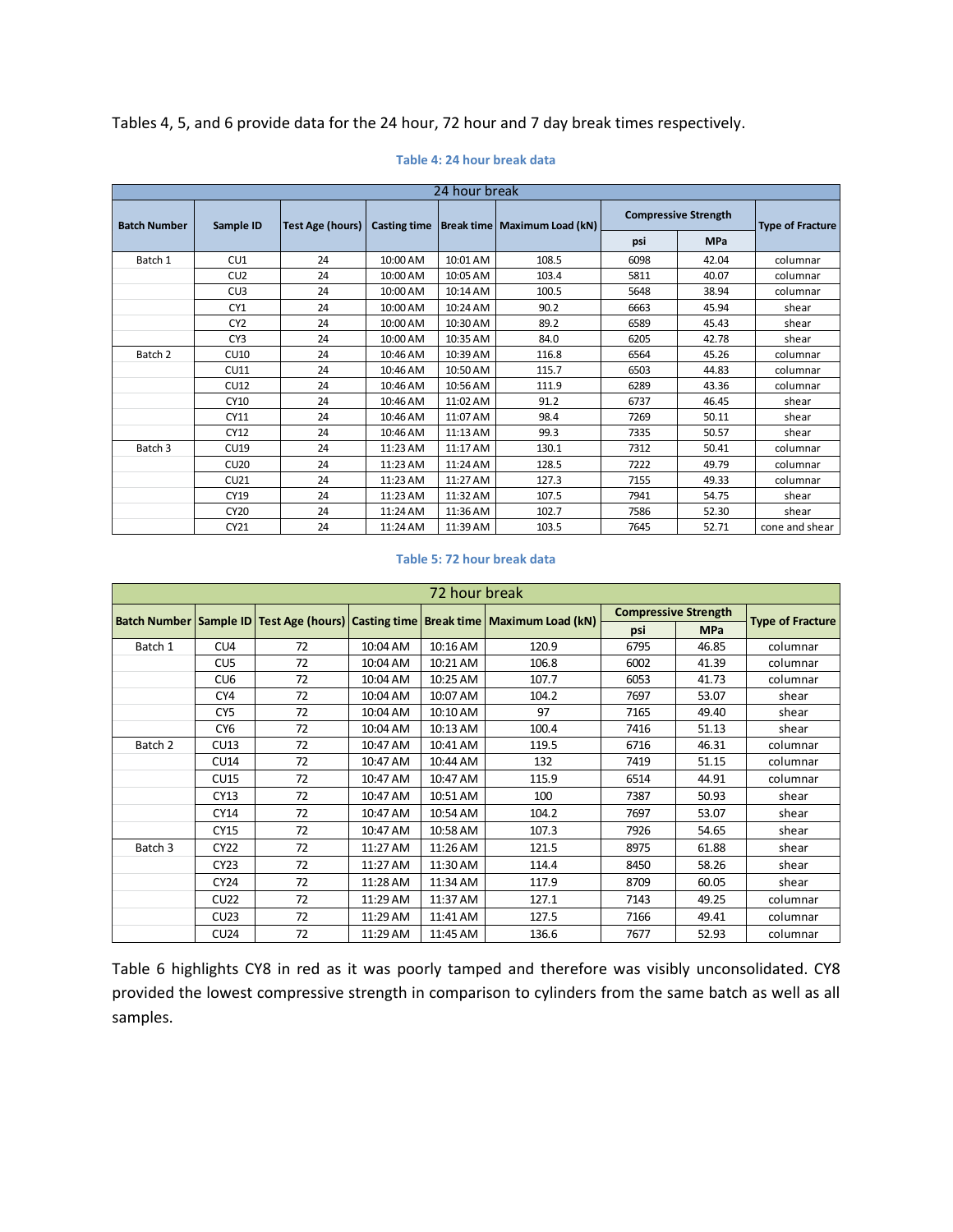<span id="page-10-0"></span>

|                     | 7 day break     |                |          |          |                                                               |                             |            |                         |  |  |
|---------------------|-----------------|----------------|----------|----------|---------------------------------------------------------------|-----------------------------|------------|-------------------------|--|--|
| <b>Batch Number</b> | Sample ID       |                |          |          | Test Age (days) Casting time   Break time   Maximum Load (kN) | <b>Compressive Strength</b> |            |                         |  |  |
|                     |                 |                |          |          |                                                               | psi                         | <b>MPa</b> | <b>Type of Fracture</b> |  |  |
| Batch 1             | CU <sub>7</sub> | 7              | 10:07 AM | 10:14 AM | 119.2                                                         | 6699                        | 46.19      | columnar                |  |  |
|                     | CU <sub>8</sub> | 7              | 10:07 AM | 10:24 AM | 127.2                                                         | 7149                        | 49.29      | columnar                |  |  |
|                     | CU <sub>9</sub> | 7              | 10:07 AM | 10:33 AM | 120                                                           | 6744                        | 46.50      | columnar                |  |  |
|                     | CY7             | 7              | 10:07 AM | 10:40 AM | 103.4                                                         | 7638                        | 52.66      | shear                   |  |  |
|                     | CY <sub>8</sub> | 7              | 10:08 AM | 10:44 AM | 84.8                                                          | 6264                        | 43.19      | shear                   |  |  |
|                     | CY <sub>9</sub> | 7              | 10:08 AM | 10:49 AM | 100.7                                                         | 7438                        | 51.29      | shear                   |  |  |
| Batch 2             | CU16            | $\overline{7}$ | 10:50 AM | 10:58 AM | 131                                                           | 7362                        | 50.76      | columnar                |  |  |
|                     | <b>CU17</b>     | 7              | 10:50 AM | 11:05 AM | 120.1                                                         | 6750                        | 46.54      | columnar                |  |  |
|                     | <b>CU18</b>     | 7              | 10:50 AM | 11:10 AM | 133                                                           | 7475                        | 51.54      | columnar                |  |  |
|                     | CY16            | 7              | 10:51 AM | 11:19 AM | 113.6                                                         | 8391                        | 57.86      | shear                   |  |  |
|                     | CY17            | 7              | 10:51 AM | 11:26 AM | 114.6                                                         | 8465                        | 58.37      | shear                   |  |  |
|                     | <b>CY18</b>     | 7              | 10:51 AM | 11:34 AM | 115.2                                                         | 8509                        | 58.67      | shear                   |  |  |
| Batch 3             | CU25            | 7              | 11:31 AM | 11:42 AM | 132.1                                                         | 7424                        | 51.19      | columnar                |  |  |
|                     | CU26            | $\overline{7}$ | 11:31 AM | 11:49 AM | 138.8                                                         | 7801                        | 53.79      | columnar                |  |  |
|                     | <b>CU27</b>     | 7              | 11:31 AM | 11:55 AM | 138.7                                                         | 7795                        | 53.75      | columnar                |  |  |
|                     | <b>CY25</b>     | 7              | 11:31 AM | 12:03 PM | 112.8                                                         | 8332                        | 57.45      | shear                   |  |  |
|                     | CY26            | 7              | 11:31 AM | 12:11 PM | 118.2                                                         | 8731                        | 60.20      | shear                   |  |  |
|                     | CY27            | 7              | 11:31 AM | 12:19 PM | 114.3                                                         | 8443                        | 58.21      | shear                   |  |  |

#### **Table 6: 7 day break data**

Table 7 provides a summary of the above findings and computes the average compressive strength of the cylinders and cubes. The average compressive strength for the 7 day cylinders is highlighted (yellow) as it only includes CY7 and CY9 as CY8 had poor consolidation and had a noticeably lower compressive strength. The average compressive strength at 72 hours for the Batch 3 cylinders is to be noted (in green) as it is higher than the average compressive strength after 7 days. Cubes from Batch 3 were each cast in brass molds and are noted in red.

<span id="page-10-1"></span>

|                        |                 |          | <b>Average Compressive Strength of Grouping (Mpa)</b> |          |                 |                 |         |              |         |              |       |      |  |  |  |  |
|------------------------|-----------------|----------|-------------------------------------------------------|----------|-----------------|-----------------|---------|--------------|---------|--------------|-------|------|--|--|--|--|
| <b>Batch Number</b>    |                 |          |                                                       |          |                 | <b>Test Age</b> |         |              |         |              |       |      |  |  |  |  |
|                        | Sample ID       | 24 hours | Sample ID                                             | 72 hours | Sample ID       | 7 days          | 24 hour | <b>Delta</b> | 72 hour | <b>Delta</b> | 7 day |      |  |  |  |  |
|                        | CU1             | 42.0     | CU4                                                   | 46.8     | CU <sub>7</sub> | 46.2            |         |              |         |              |       |      |  |  |  |  |
|                        | CU <sub>2</sub> | 40.1     | CU <sub>5</sub>                                       | 41.4     | CU <sub>8</sub> | 49.3            | 40.4    |              | 3.0     | 43.3         | 4.0   | 47.3 |  |  |  |  |
|                        | CU3             | 38.9     | CU6                                                   | 41.7     | CU <sub>9</sub> | 46.5            |         |              |         |              |       |      |  |  |  |  |
| Batch 1                |                 |          |                                                       |          |                 | Delta           | 4.4     |              | 7.9     |              | 4.6   |      |  |  |  |  |
|                        | CY1             | 45.9     | CY4                                                   | 53.1     | CY7             | 52.7            |         |              |         |              |       |      |  |  |  |  |
|                        | CY <sub>2</sub> | 45.4     | CY <sub>5</sub>                                       | 49.4     | CY <sub>8</sub> | 43.2            | 44.7    | 6.5          | 51.2    | 0.8          | 52.0  |      |  |  |  |  |
|                        | CY3             | 42.8     | CY <sub>6</sub>                                       | 51.1     | CY <sub>9</sub> | 51.3            |         |              |         |              |       |      |  |  |  |  |
|                        | <b>CU10</b>     | 45.3     | <b>CU13</b>                                           | 46.3     | <b>CU16</b>     | 50.8            |         |              |         |              |       |      |  |  |  |  |
|                        | <b>CU11</b>     | 44.8     | <b>CU14</b>                                           | 51.2     | <b>CU17</b>     | 46.5            | 44.5    | 3.0          | 47.5    | 2.2          | 49.6  |      |  |  |  |  |
|                        | <b>CU12</b>     | 43.4     | <b>CU15</b>                                           | 44.9     | <b>CU18</b>     | 51.5            |         |              |         |              |       |      |  |  |  |  |
| Batch 2                |                 |          |                                                       |          |                 | Delta           | 4.6     |              | 5.4     |              | 8.7   |      |  |  |  |  |
|                        | CY10            | 46.4     | CY13                                                  | 50.9     | CY16            | 57.9            |         |              |         | 5.4          | 58.3  |      |  |  |  |  |
|                        | CY11            | 50.1     | CY14                                                  | 53.1     | CY17            | 58.4            | 49.0    | 3.8          | 52.9    |              |       |      |  |  |  |  |
|                        | CY12            | 50.6     | <b>CY15</b>                                           | 54.6     | <b>CY18</b>     | 58.7            |         |              |         |              |       |      |  |  |  |  |
|                        | <b>CU19</b>     | 50.4     | <b>CU22</b>                                           | 49.3     | <b>CU25</b>     | 51.2            |         |              |         |              |       |      |  |  |  |  |
|                        | <b>CU20</b>     | 49.8     | <b>CU23</b>                                           | 49.4     | <b>CU26</b>     | 53.8            | 49.8    | 0.7          | 50.5    | 2.4          | 52.9  |      |  |  |  |  |
| Batch <sub>3</sub>     | <b>CU21</b>     | 49.3     | <b>CU24</b>                                           | 52.9     | <b>CU27</b>     | 53.7            |         |              |         |              |       |      |  |  |  |  |
| <b>Brass Molds for</b> |                 |          |                                                       |          |                 | Delta           | 3.4     |              | 9.5     |              | 5.7   |      |  |  |  |  |
| <b>Cubes</b>           | CY19            | 54.7     | <b>CY22</b>                                           | 61.9     | <b>CY25</b>     | 57.4            |         |              |         |              |       |      |  |  |  |  |
|                        | CY20            | 52.3     | CY23                                                  | 58.3     | CY26            | 60.2            | 53.3    | 6.8          | 60.1    | $-1.4$       | 58.6  |      |  |  |  |  |
|                        | CY21            | 52.7     | CY24                                                  | 60.0     | CY27            | 58.2            |         |              |         |              |       |      |  |  |  |  |
|                        |                 |          |                                                       |          |                 | <b>CU</b>       | 44.9    | 2.2          | 47.1    | 2.8          | 49.9  |      |  |  |  |  |
|                        |                 |          |                                                       |          | <b>Averages</b> | Delta           | 4.1     |              | 7.6     |              | 6.3   |      |  |  |  |  |
|                        |                 |          |                                                       |          |                 | <b>CY</b>       | 49.0    | 5.7          | 54.7    | 1.6          | 56.3  |      |  |  |  |  |

#### **Table 7: Summary of sample compressive strengths**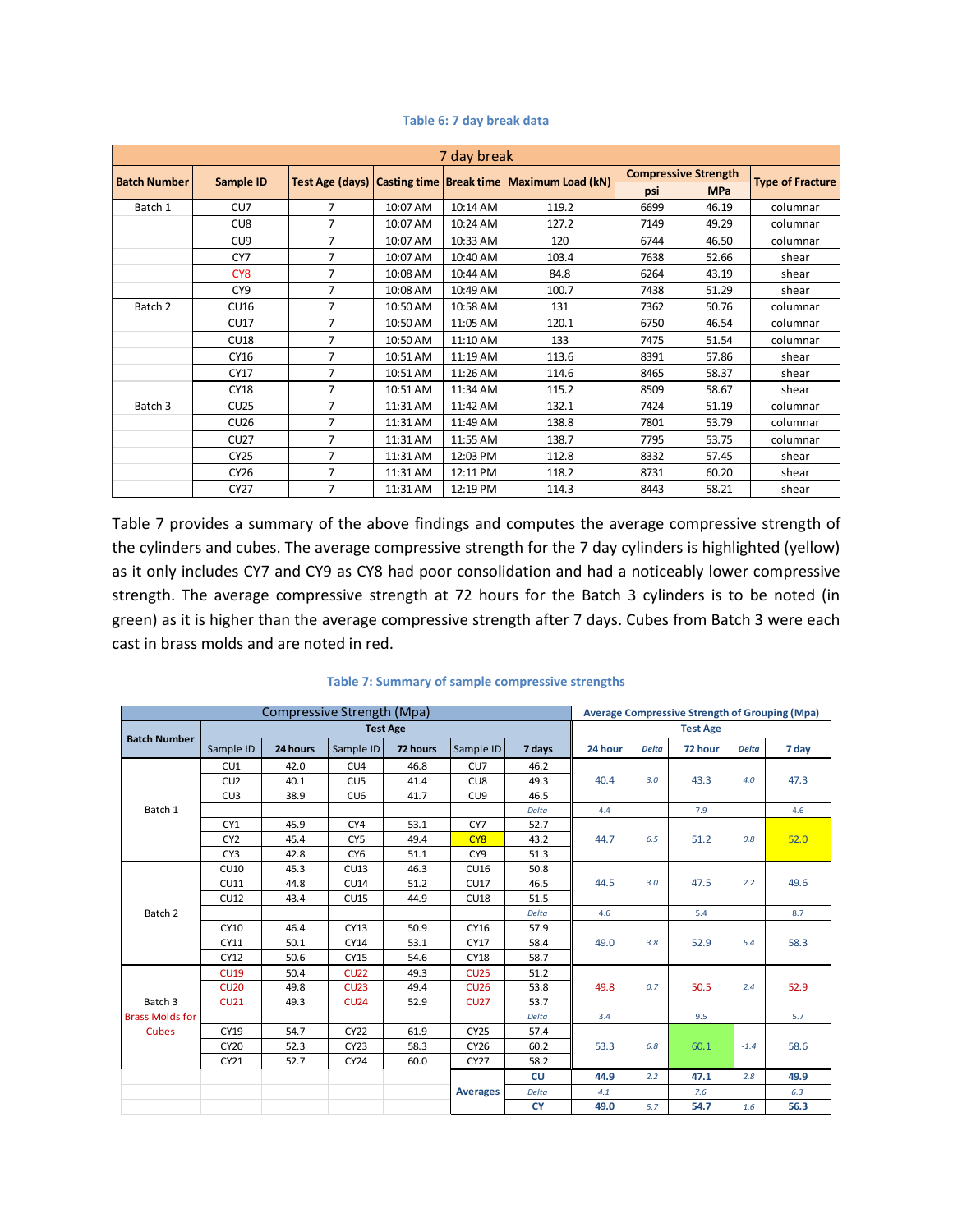### <span id="page-11-0"></span>**5.0 Discussion & Observations**

### <span id="page-11-1"></span>**Procedure**

During mixing, it was noted that there was an obvious saturation point as water was gradually added; the mix suddenly transformed from very dry to fluid. The test batch was well over this saturation point as puddles formed on the top of the molds having used a water to dry grout ratio of 0.14. Using a 0.12 ratio during the actual test was more appropriate in achieving the saturation point. Batch 3 utilized a ratio of 0.11 and became stiffer more quickly, setting much faster than Batches 1 and 2. Batch 1 and 2 did not exhibit signs of setting prior to completion of casting all the samples. Figure 1 depicts an ideal consistency after water has been added; the water to dry grout ratio for this mix is 0.12.



**Figure 1: consistency of 0.12 water to dry grout ratio** 

The heat of hydration could be felt emitting from the samples approximately 30 minutes after casting was completed. Two thermometers were with the samples to record the minimum and maximum temperatures for the first 24 hours of the field cure. Two varying minimum and maximum temperatures were recorded: 13.6°C to 22.7°C and 14.1°C to 26.7°C. It was noted that the thermometers used throughout the test were approximately  $1^{\circ}$ C apart when reading air temperature and therefore may have some influence in the differences between the two readings. The variation of the minimum and maximum temperatures may also be due to the position of the thermometers during curing as one was placed on top of the samples and one was placed between the samples, therefore greater influenced by the heat of hydration. A minimum and maximum curing temperature of 13.6 $^{\circ}$ C and 22.7 $^{\circ}$ C respectively were chosen.

### <span id="page-11-2"></span>**Breaking**

All samples were broken within the standard range of 0.3-0.71 kN/second for cylinders and 0.39-0.90 kN/second for cubes. However, the rate of loading for the 24 hour break and the 7 day break was around 0.5 kN/second whereas the rate of loading for the 72 hour break fell in the higher end of the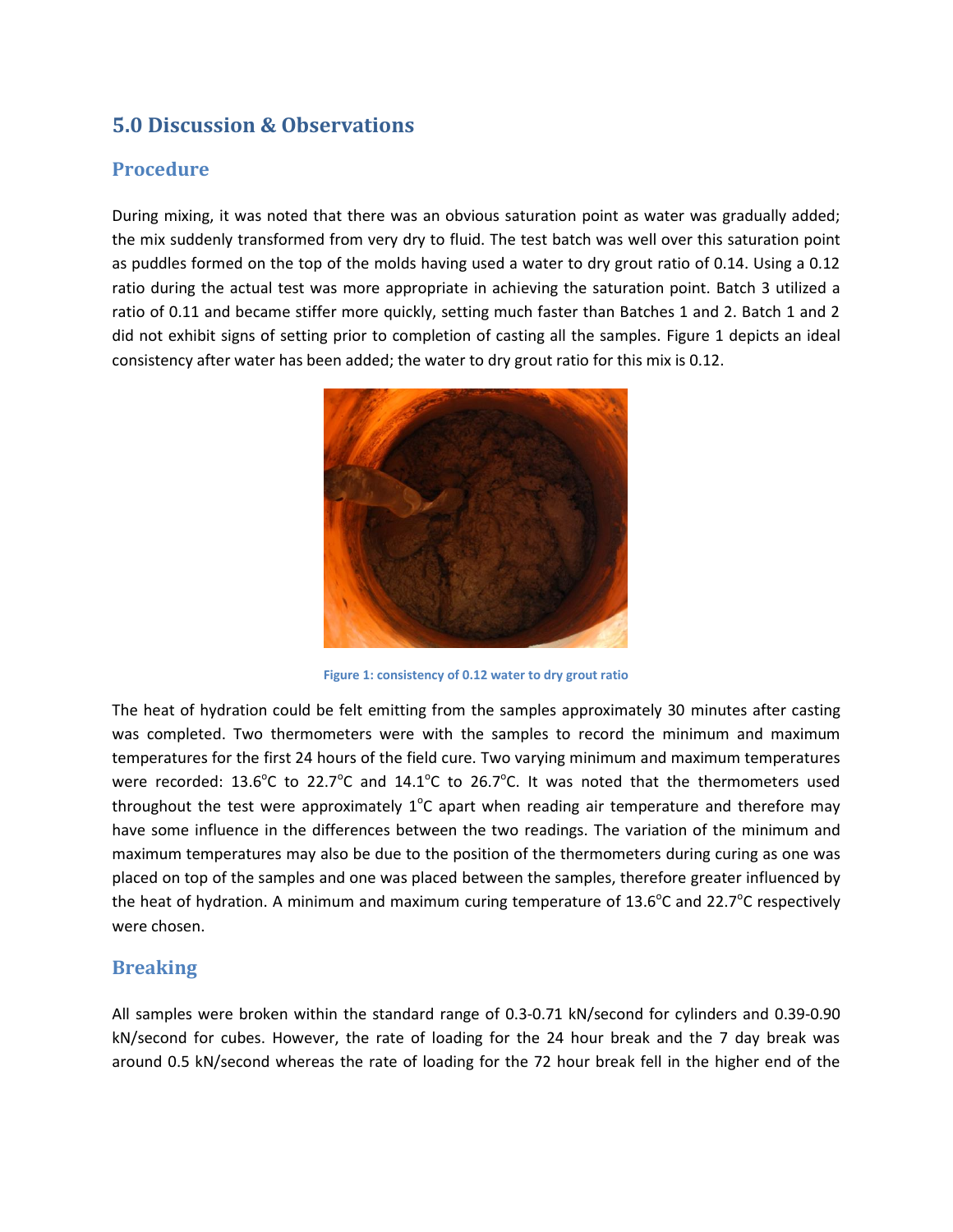range for both the cubes and cylinders. All cylinders broke as shear fractures (Figure 2) with the exception of one cone and shear fracture. Cubes broke as columnar fractures (Figure 3).



**Figure 2: Shear fracture Figure 3: Columnar fracture** 

#### <span id="page-12-1"></span><span id="page-12-0"></span>**Data**

Table 7 provides the average compressive strength for each batch, separated into cubes and cylinders for each break time. With the exception of one anomaly, the compressive strengths of the samples increased with age. This general trend is an expected outcome which correlates with Target specifications. The average compressive strength for the Batch 3 cylinders (CY19-CY21) was recorded to be higher at 72 hours (58.2MPa) than at 7 days (56.8MPa), providing a difference of -1.4MPa. This may be due to human or mechanical error in the readings, differentiation in the rate of loading between the two break times, or potential defects in one or more of the 7 day grout samples. Overall this outlier is not of concern and does not influence the overall trend.

Table 7 also demonstrates an increasing trend vertically as well. The strength of the samples increases as the batch number increases. While the water to grout ratio decreased for each consecutive batch (0.121, 0.120, 0.111) the difference between the ratios of Batch 1 and Batch 2 are 0.001 (0.004L), which should provide any variation in the data. While the ambient temperature remained fairly consistent, the temperature of the water added increased for each batch (5 $^{\circ}$ C, 5.8 $^{\circ}$ C, 6.4 $^{\circ}$ C). Target specifies using cold water to delay the set time. As the temperature of the water increases, the mix may have hardened more quickly.

The cubes cast in Batch 1 and Batch 2 were cast in plastic molds (Figure 4) and the cubes cast in Batch 3 were cast in a brass mold (Figure 5). The cubes cast in the brass mold consistently broke at the highest strengths. The plastic molds were capped off, unlike the brass mold, and therefore did not allow for Batch 1 and 2 cubes to be exposed to the wet burlap and potentially causing those samples to dry up too quickly overall decreasing the design strength. When grout begins to harden it expands; as plastic is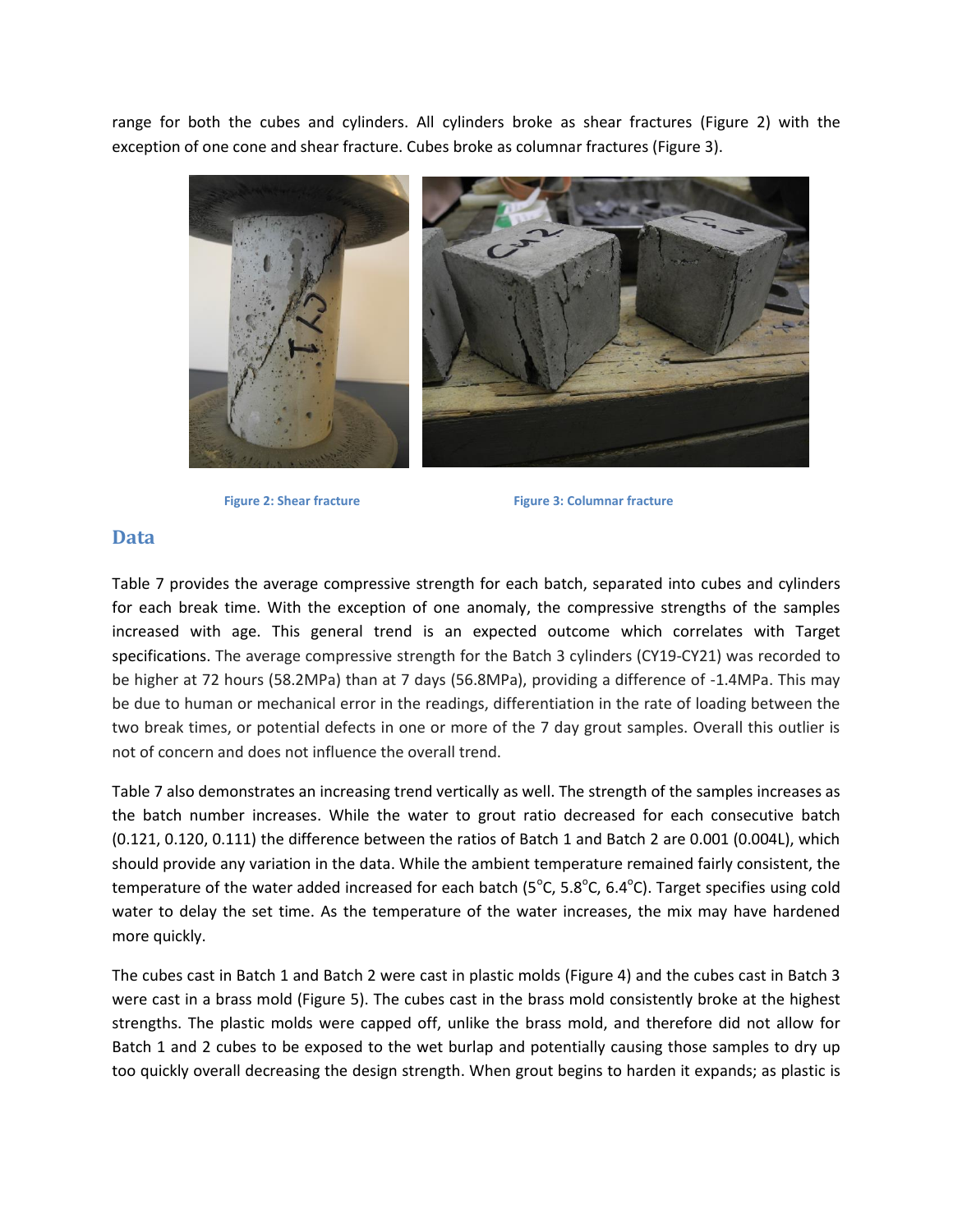less ridged than brass, the plastic may have allowed for bulging to occur, deforming the molds slightly and causing them to break at a lower strength.



**Figure 4: Plastic cube molds (capped) Figure 5: Brass molds** 



<span id="page-13-0"></span>While the brass molds were not capped and able to be in contact with the burlap, the burlap was not placed in a way that maintained contact with cubes 22 through 24 during the first 24 hour field cure (Figure 6). The only direct exposure to water that CU22 through CU24 had was when water was poured over them at the end of casting and approximately 20 hours later. This human error is not evident in the strength data for these samples therefore is not of concern.



**Figure 6: Dry spot where wet burlap did not maintain contact with CU22-CU24**

<span id="page-13-1"></span>Sample CY8 was not tamped a secondary time therefore was visibly unconsolidated (Figure 7). While CY8 broke at a relatively high compressive strength (41.8MPa), CY7 and CY9 broke at much greater strengths: 51.0MPa and 49.7MPa respectively. Therefore, when calculating the average compressive strength for the Batch 1 cylinders at the 7 day break, CY8 was omitted from the calculation.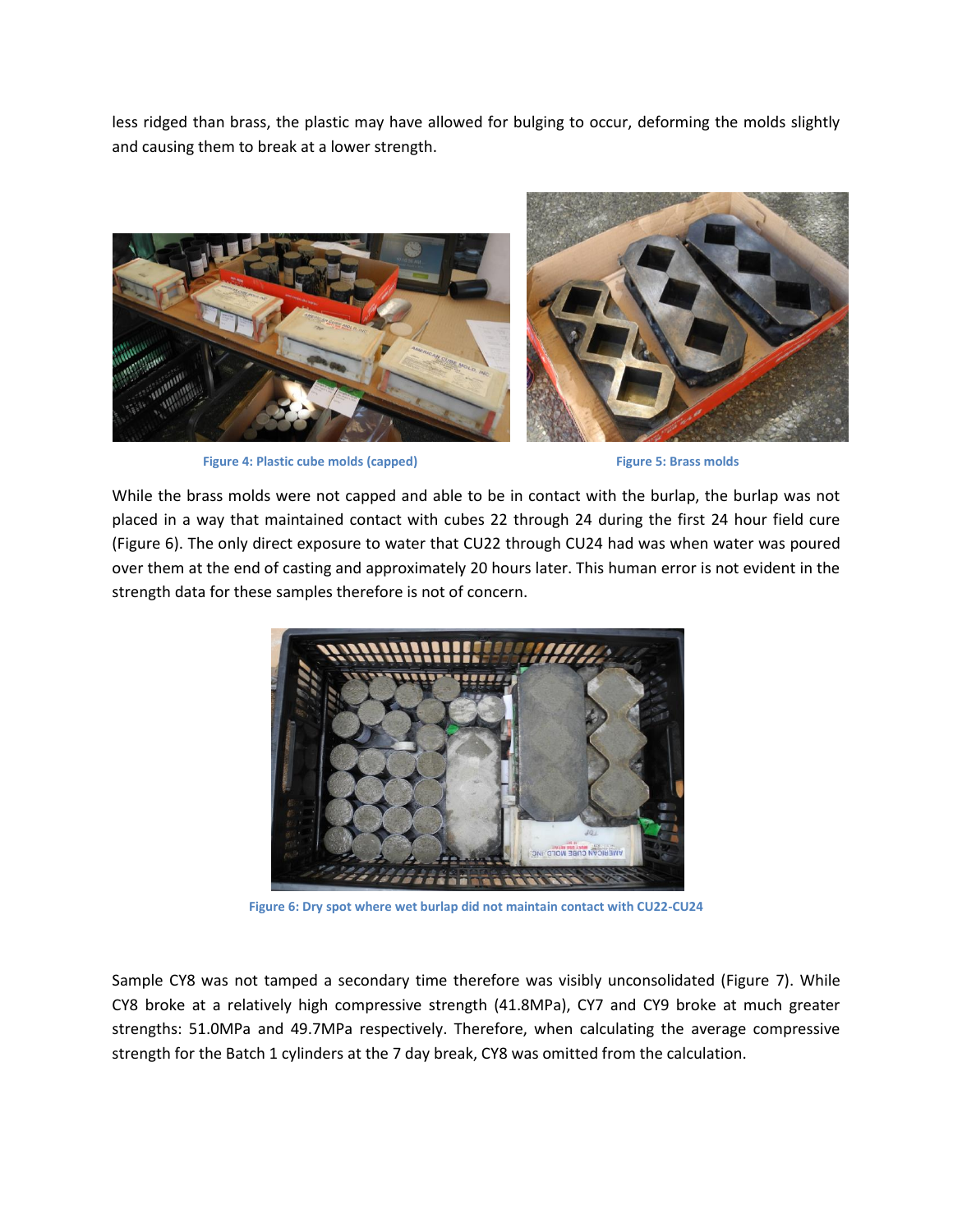

**Figure 7: CY8 unconsolidated cylinder**

<span id="page-14-1"></span>As seen in Table 7, the cylinders produced a higher compressive strength in comparison to the cubes. This trend does not correlate with the internet research conducted which states that high-strength concrete (or grout) cylinders should provide a lower compressive strength in comparison to concrete cubes at a 0.8 to 0.95 cylinder to cube ratio. However, this range is determined utilizing 6x6 inch cubes and 6x12 inch cylinders, whereas the FLNRO experiment utilizes 2x2 inch cubes and 2x4 inch cylinders. While research also provides information that varying sizes of cylinders (or cubes) cast from the same batch of grout will provide varying compressive strengths, an overall conclusion as to why the research and the experiment provide opposing results cannot be drawn.

Target Products Ltd provided data from quality assurance testing that they regularly conduct on Target Traffic Patch, as seen in Table 8. They used cube molds for their quality assurance testing of Traffic Patch Fine.

<span id="page-14-0"></span>

| Product:                  | <b>Traffic Patch Fine</b> |               | Product:                  | <b>Traffic Patch Fine</b> |                | Product:                  | <b>Traffic Patch Fine</b> |               |
|---------------------------|---------------------------|---------------|---------------------------|---------------------------|----------------|---------------------------|---------------------------|---------------|
| Date Manufactured:        | 2014-03-07                |               | Date Manufactured:        | 2014-04-10                |                | Date Manufactured:        | 2014-05-13                |               |
| Date / Time Sampled:      | 2014-03-07                |               | Date / Time Sampled:      | 2014-04-10                |                | Date / Time Sampled:      | 2014-05-13                |               |
|                           |                           |               |                           |                           |                |                           |                           |               |
|                           | Test                      | Typical       |                           | Test                      | <b>Typical</b> |                           | Test                      | Typical       |
| Dry sample weight, g      | 2,500                     |               | Dry sample weight, g      | 2,500                     |                | Dry sample weight, g      | 2,500                     |               |
| Water, g                  | 300                       |               | Water, g                  | 300                       |                | Water, g                  | 300                       |               |
| Water: Powder Ratio       | 0.12                      | $0.11 - 0.14$ | <b>Water:Powder Ratio</b> | 0.12                      | $0.11 - 0.14$  | Water:Powder Ratio        | 0.12                      | $0.11 - 0.14$ |
|                           |                           |               |                           |                           |                |                           |                           |               |
| Setting Time (min)        |                           |               | Setting Time (min)        |                           |                | Setting Time (min)        |                           |               |
| <b>Initial Set</b>        | 13                        |               | <b>Initial Set</b>        | 12                        |                | <b>Initial Set</b>        | 11                        |               |
| <b>Final Set</b>          | 23                        |               | <b>Final Set</b>          | 24                        |                | <b>Final Set</b>          | 19                        |               |
|                           |                           |               |                           |                           |                |                           |                           |               |
| Compressive Strength, psi |                           |               | Compressive Strength, psi |                           |                | Compressive Strength, psi |                           |               |
| at 3 hours                | 5,472                     | >3,000        | at 3 hours                | 3,286                     | >3,000         | at 3 hours                | 4,666                     | >3,000        |
| at 24 hours               | 7,396                     | >5,000        | at 24 hours               | 5,316                     | >5,000         | at 24 hours               | 7,289                     | >5,000        |
| at 7 days                 | 8,711                     |               | at 7 days                 | 6,856                     |                | at 7 days                 | 8,655                     |               |
| at 28 days                | 11,448                    | > 7,500       | at 28 days                | 8,278                     | > 7,500        | at 28 days                | 9,462                     | > 7,500       |

#### **Table 8: Target Traffic Patch Fine compressive strength data (2014)**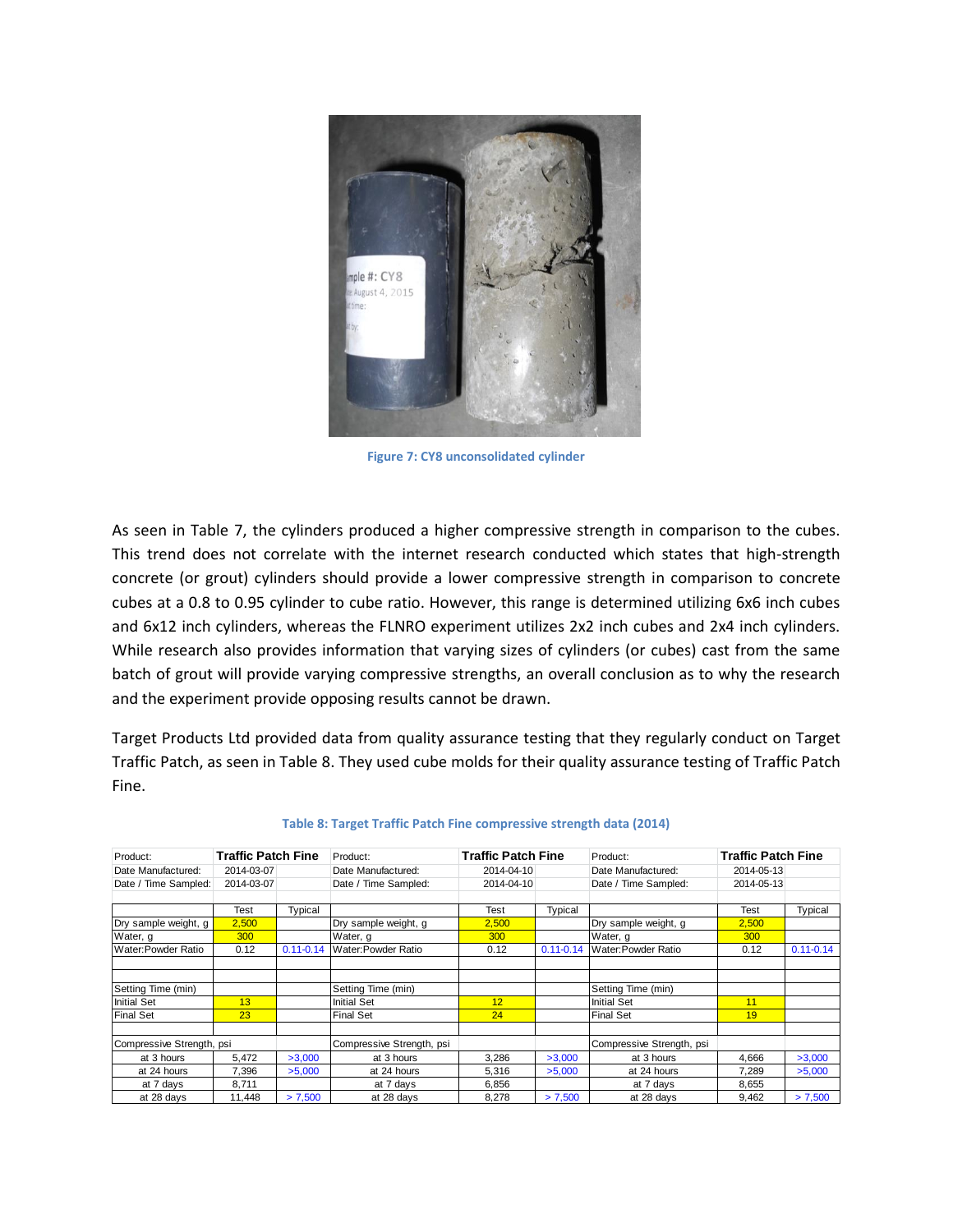The three Target tests indicate that after 24 hours, the mean compressive strength of the cubes should be between 5000 psi (typical) and 7396 psi (Target test). The mean strength for the cubes and the cylinders after 24 hours for the FLNRO test is 6512psi and 6889psi respectively, fitting within the Target range.

The results of testing were shared and discussed with Target technical specialist. He was surprised and impressed by the results. The results of the FLNR testing and Targets QA testing; the same range of results between Targets and FLNR were observed.

#### **Cylinder to Cubes Results Ratio and Statistical Review**

A review of available web literature on cubes versus cylinders suggested a cube to cylinder strength ratio range of 0.8 to 0.95. However, we were not able to find a study which compared 50mm cubes with 50 diameter cylinders. Studies typically compared larger cubes to larger cylinders. Where 50mm cubes were used, larger 100 diameter cylinders were used.

To determine an appropriate cylinder to cube ratio, the average compressive strengths were calculated for each break time in Table 10. Table 10 data was then averaged to produce Table 11. A summary of the ratios, has been created in Table 12, providing the minimum and maximum ratios, the mean and the median. When cast properly following Target manufacturer`s specifications, grout cast in the cylindrical molds tested approximately 10% higher than in cubes; an approximate ratio of 1.1 can be used to relate cylinders to cubes.

| 24 hour break |                    |                              |  |  |  |  |  |
|---------------|--------------------|------------------------------|--|--|--|--|--|
|               | Batch #            | Average compressive strength |  |  |  |  |  |
| Cubes         | Batch 1            | 40.35                        |  |  |  |  |  |
|               | Batch 2            | 44.49                        |  |  |  |  |  |
|               | Batch 3            | 49.85                        |  |  |  |  |  |
| Cylinders     | Batch 1            | 44.72                        |  |  |  |  |  |
|               | Batch <sub>2</sub> | 49.05                        |  |  |  |  |  |
|               | Batch 3            | 53.26                        |  |  |  |  |  |
|               |                    | 72 hour break                |  |  |  |  |  |
|               | Batch#             | Average compressive strength |  |  |  |  |  |
| Cubes         | Batch 1            | 43.32                        |  |  |  |  |  |
|               | Batch <sub>2</sub> | 47.46                        |  |  |  |  |  |
|               | Batch 3            | 50.53                        |  |  |  |  |  |
| Cylinders     | Batch 1            | 51.20                        |  |  |  |  |  |
|               | Batch <sub>2</sub> | 52.88                        |  |  |  |  |  |
|               | Batch 3            | 60.06                        |  |  |  |  |  |
|               |                    | 7 day break                  |  |  |  |  |  |
|               | Batch#             | Average compressive strength |  |  |  |  |  |
| Cubes         | Batch 1            | 47.33                        |  |  |  |  |  |
|               | Batch 2            | 49.61                        |  |  |  |  |  |
|               | Batch 3            | 52.91                        |  |  |  |  |  |
| Cylinders     | Batch 1            | 51.97                        |  |  |  |  |  |
|               | Batch <sub>2</sub> | 58.30                        |  |  |  |  |  |
|               | Batch 3            | 58.62                        |  |  |  |  |  |

<span id="page-15-0"></span>

|  | Table 9: Average compressive strength of cubes and cylinders per batch at 24 hours, 72 hours and 7 days |  |  |  |
|--|---------------------------------------------------------------------------------------------------------|--|--|--|
|  |                                                                                                         |  |  |  |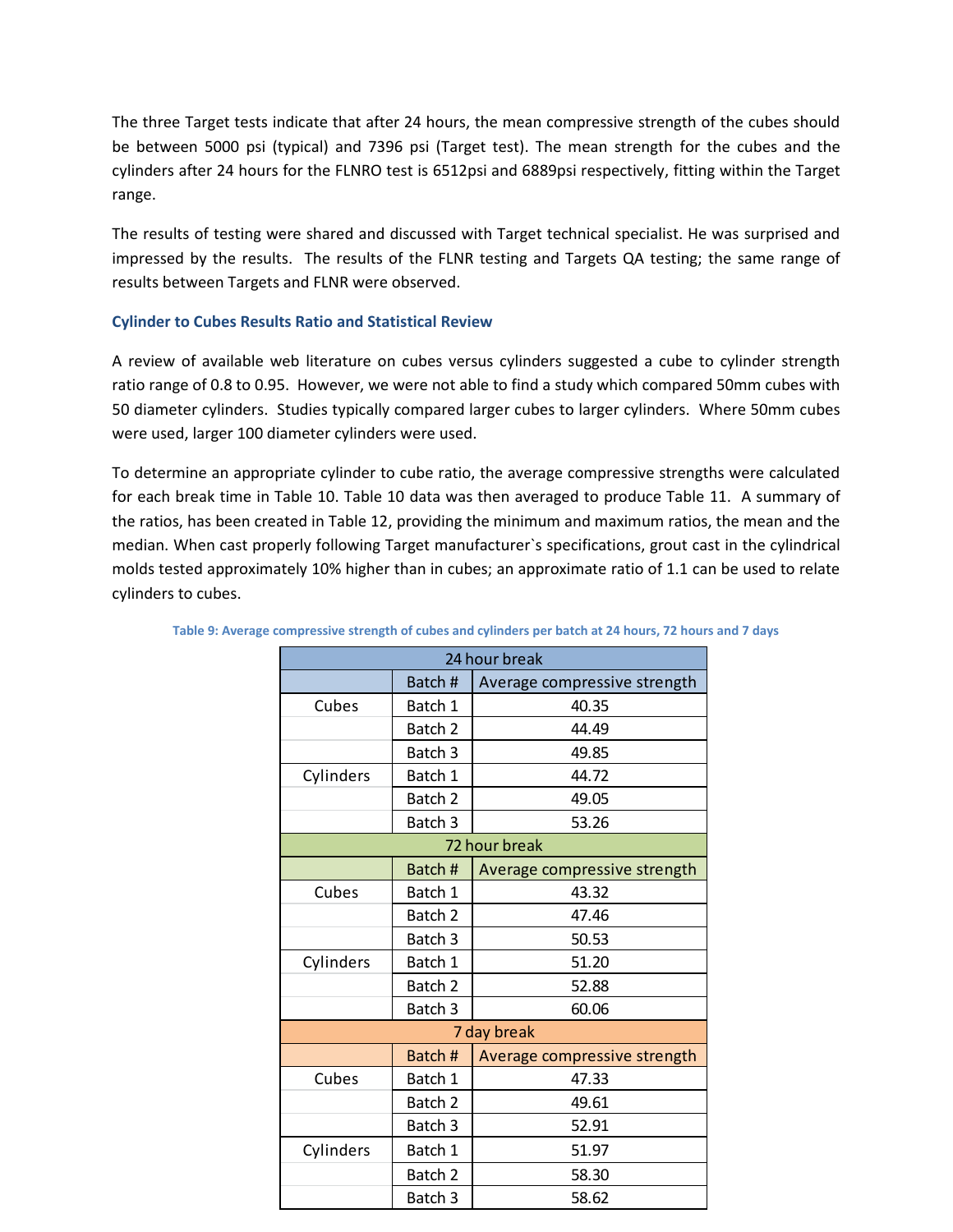| 24 hour break |               |  |  |  |
|---------------|---------------|--|--|--|
| Batch #       | Cylinder:Cube |  |  |  |
| Batch 1       | 1.11          |  |  |  |
| Batch 2       | 1.10          |  |  |  |
| Batch 3       | 1.07          |  |  |  |
| 72 hour break |               |  |  |  |
| Batch#        | Cylinder:Cube |  |  |  |
| Batch 1       | 1.18          |  |  |  |
| Batch 2       | 1.11          |  |  |  |
| Batch 3       | 1.19          |  |  |  |
| 7 day break   |               |  |  |  |
| Batch #       | Cylinder:Cube |  |  |  |
| Batch 1       | 1.10          |  |  |  |
| Batch 2       | 1.18          |  |  |  |
| Batch 3       | 1.11          |  |  |  |

**Table 10: Cylinder to cube ratios for 24 hours, 72 hours and 7 days**

**Table 11: Summary of ratios for FLNR test**

| Summary |             |  |  |  |
|---------|-------------|--|--|--|
| Minimum | $1.0^\circ$ |  |  |  |
| Maximum | 1.19        |  |  |  |
| Mean    | 1.13        |  |  |  |
| Median  | 1.11        |  |  |  |

The mean and standard deviation for cubes and cylinders have been calculated from the 24 hour break data in Table 13. These values were used to create normal distribution curves for cylinders and cubes (Figure 8).

**Table 12: Mean and standard deviation for 24 hour cubes and cylinders**

| 24 hours  |       |                           |  |  |  |  |
|-----------|-------|---------------------------|--|--|--|--|
|           | Mean  | <b>Standard Deviation</b> |  |  |  |  |
| Cubes     | 44.89 | 4.23                      |  |  |  |  |
| Cylinders | 47.47 | 3 RY                      |  |  |  |  |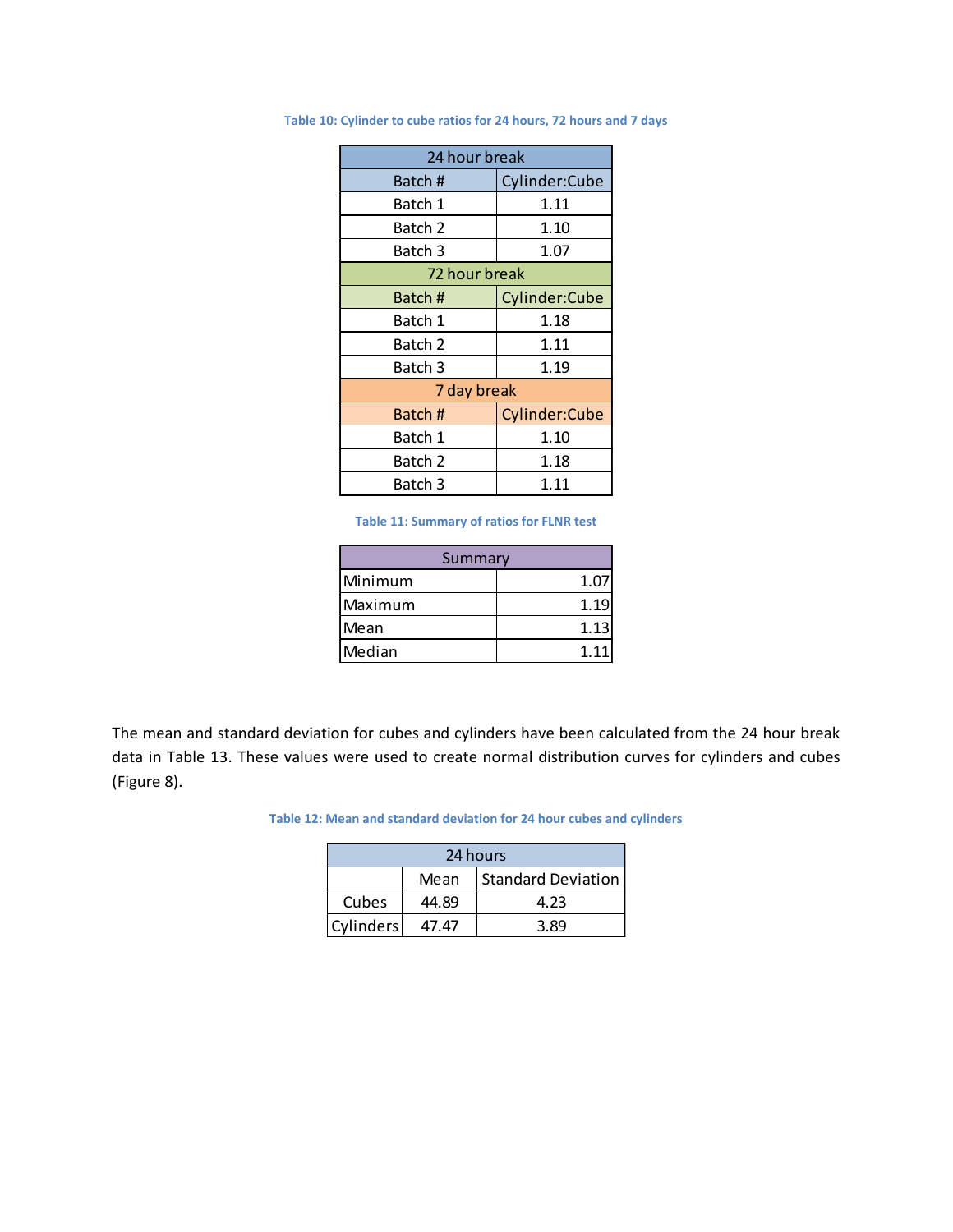

**Figure 8: Normal distribution curves for 24 hour cubes and cylinders**

<span id="page-17-0"></span>The normal distribution curve indicates the following for the 24 hour samples:

#### **Cubes**

- Approximately 68% of the data is within 40.7 to 49.1 MPa
- Approximately 95% of the data is within 36.4 to 53.4 MPa
- Approximately 99.7% of the data is within 32.2 to 57.6 MPa

#### **Cylinders - Unadjusted**

- Approximately 68% of the data is within 45.0 to 53.0 MPa
- Approximately 95% of the data is within 41.0 to 57.0 MPa
- Approximately 99.7% of the data is within 37.0 to 61.0 MPa

However, the grout tested was the same grout and should have the same strength. If we assume the cube molds are the "base line" adjusting the cylinder results to reflect cube results, the following would result through applying the inverse of the mean 1.11 cylinder/cube strength ratio = 0.9 cube/cylinder to get "true" grout strength:

#### **Cylinders – Adjusted (applied 0.9 to cylinder results to get cube result)**

- Approximately 68% of the data is within 40.5 to 53.0 MPa
- Approximately 95% of the data is within 36.9 to 51.3 MPa results greater than 35 MPa
- Approximately 99.7% of the data is within 33.3 to 54.9 MPa

The data from the FLNRO test therefore confirms that after 24 hours, 95% confidence interval of samples should be approximately greater than 36.4MPa (lowest bound for 95% confidence interval for the cubes), which exceeds the required final design strength of 35 MPa.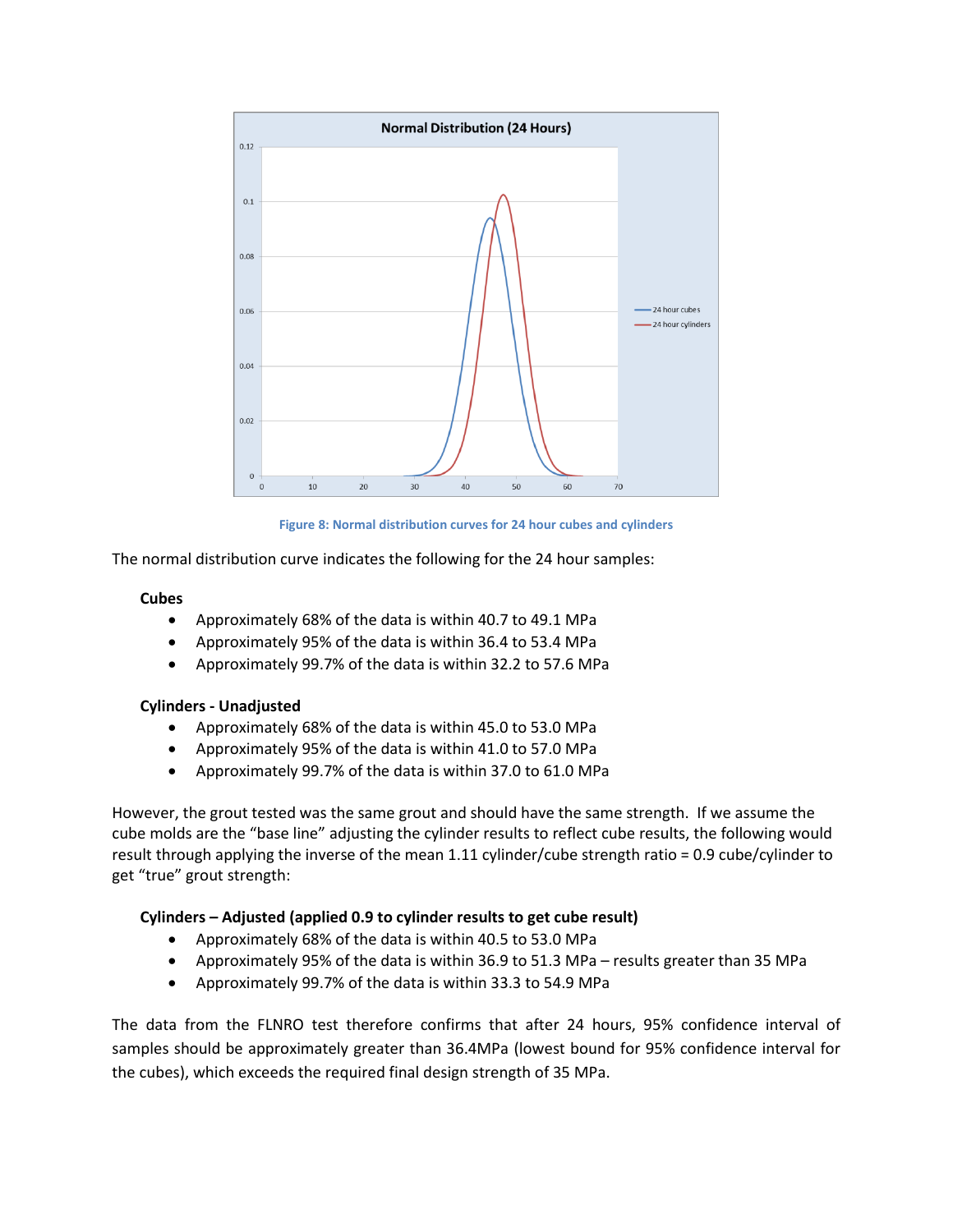### <span id="page-18-0"></span>**Possible Sources of Error**

Due to limitations on resources and funds, this project was not completed in a scientifically thorough fashion.

Other forms of error not previously mentioned may include mechanical error from the compression machine as it provided data on the peak weight applied and was set to a specific rate of loading. Other forms of mechanical error include the precision of the weigh scales used. The smaller weigh scale was accurate to 4 decimal places whereas the larger bathroom scale was accurate to 1. The specific water to grout ratios therefore may not have been exact, as well as other weight recordings.

Human error also occurred throughout the test. The peak weight applied to sample CY20 was not recorded and therefore was recalled from memory. Other human error likely arose through the mixing and casting processes: batches were mixed and cast over varying lengths of time, the water to dry grout ratio for Batch 3 was 0.11 (rather than ideally having it at 0.12). During breaking, the machine was not set to the same rate of loading for each break time but rather was within a range of 0.3-0.71 kN/sec for cylinders and 0.39-0.90 kN/sec for cubes.

<span id="page-18-1"></span>It was noted that the cubes from the brass molds broke at higher strengths than the plastic molds in all cases. The question arises as to whether there is something about the brass molds versus the plastic molds that results in a difference? Speculating, the difference could be that the plastic molds are not as stiff as the brass molds and perhaps there is a confining effect resulting in higher strengths.

### **6.0 Conclusion**

The results of this project support the validity of FLNR structural grout testing us of 50diaX100mm high disposable plastic cylinder molds. Grout samples cast in the cylindrical molds provide a higher compressive strength than 50.8x50.8 x50.8mm cubes.

All cylinders (with one outlier) failed by a shear fracture, and all cubes failed by a columnar fracture. All samples yielded compressive strengths well above 35MPa and the compressive strengths generally increased over time as expected.

When cast properly following the Target manufacturer's specifications and using cubes as a baseline, a cylinder to cube ratio of 1.1 can be used; cylinders are break at a compressive strength approximately 10% greater than that of cubes. Therefore, cylinders should break at approximately 38.5MPa to meet the required 35 MPa for cubes. Approximately 95% of samples will break above the required 35MPa after 24 hours.

### <span id="page-18-2"></span>**Consideration for other possible investigative projects**

Through the course of this project, other questions for possible future investigation arose: